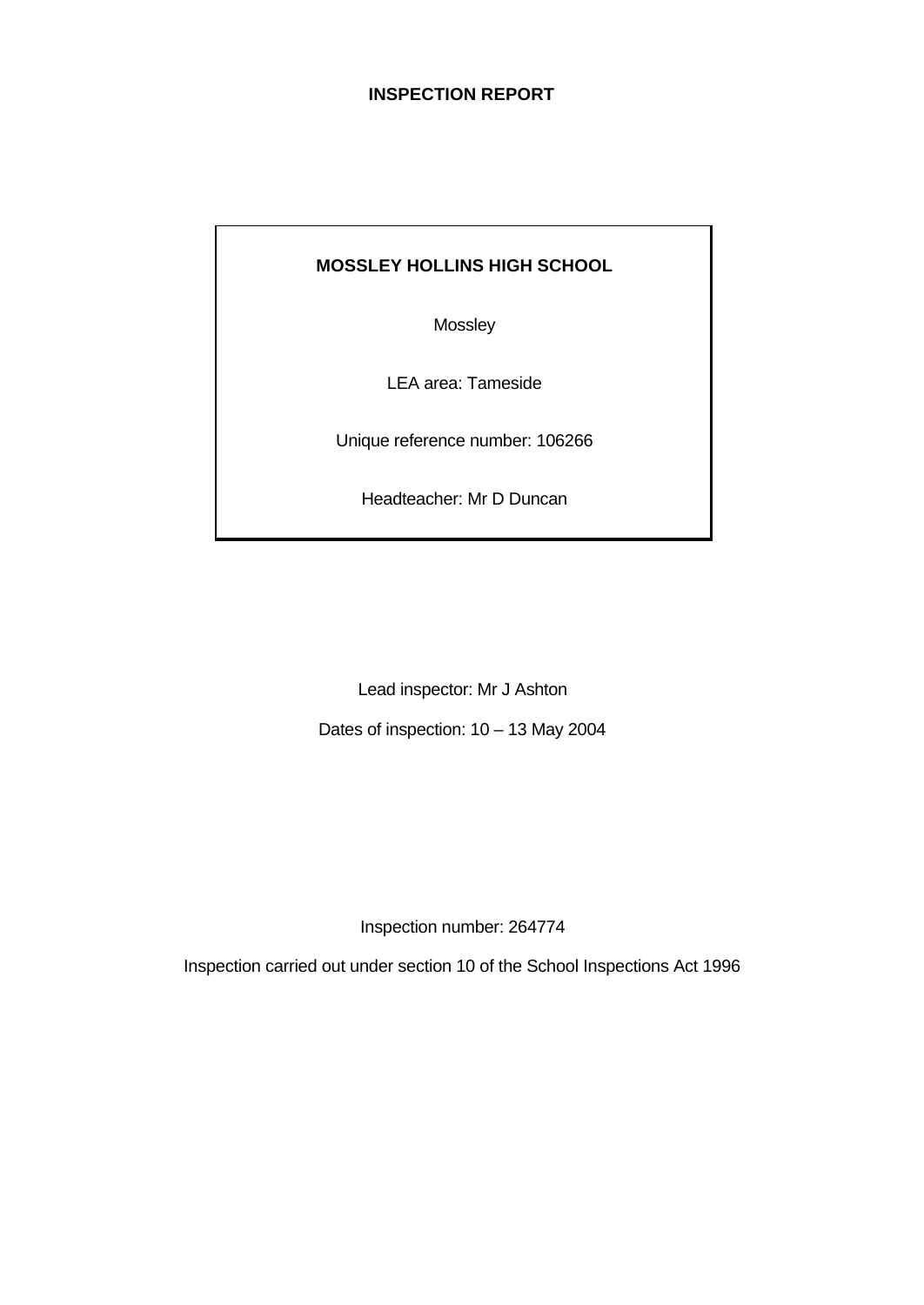## © Crown copyright 2004

This report may be reproduced in whole or in part for non-commercial educational purposes, provided that all extracts quoted are reproduced verbatim without adaptation and on condition that the source and date thereof are stated.

Further copies of this report are obtainable from the school. Under the School Inspections Act 1996, the school must provide a copy of this report and/or its summary free of charge to certain categories of people. A charge not exceeding the full cost of reproduction may be made for any other copies supplied.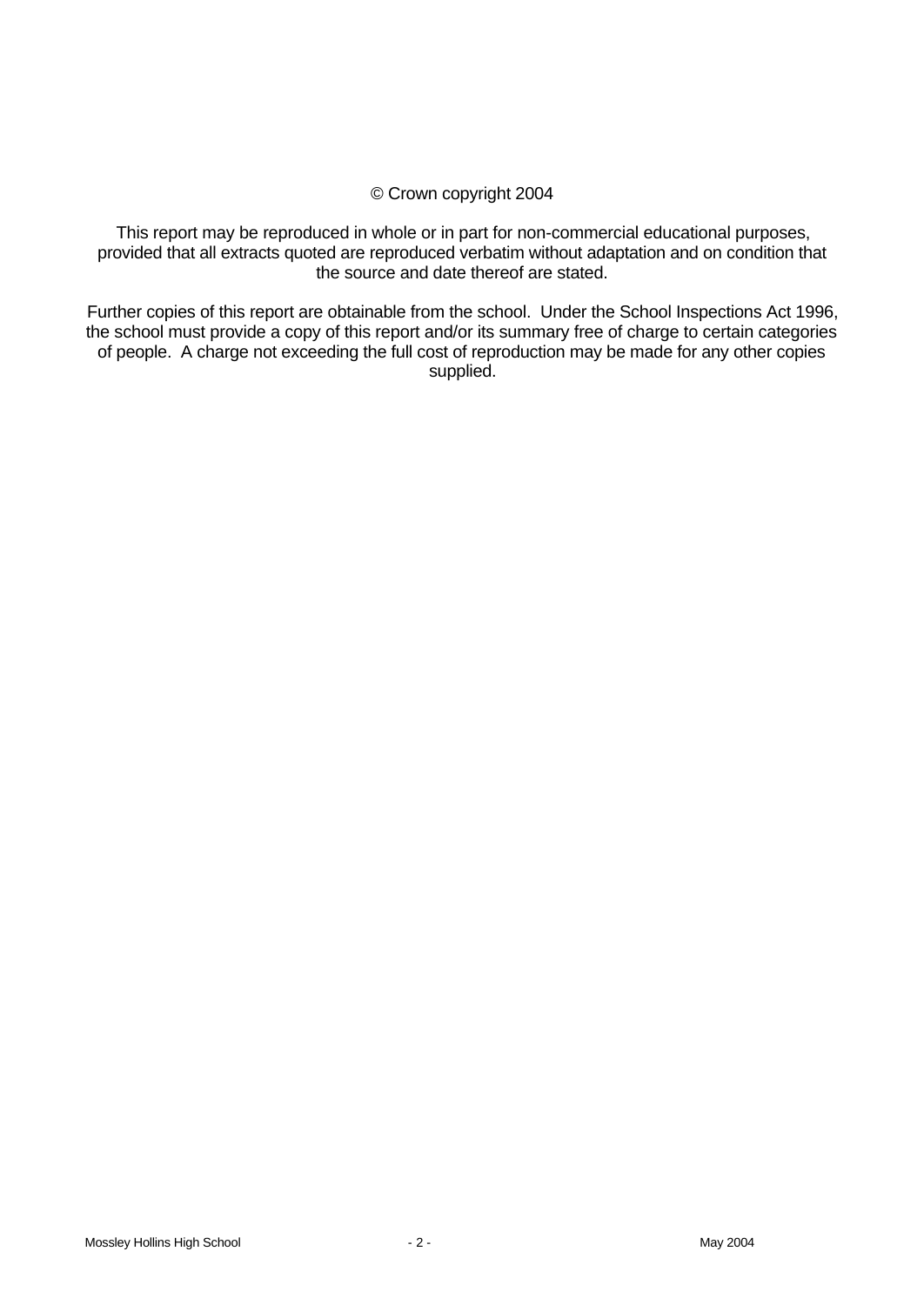# **INFORMATION ABOUT THE SCHOOL**

| Type of school:              | Comprehensive                                            |
|------------------------------|----------------------------------------------------------|
| School category:             | Community                                                |
| Age range of pupils:         | 11 - 16                                                  |
| Gender of pupils:            | Mixed                                                    |
| Number on roll:              | 704                                                      |
| School address:              | Huddersfield Road<br><b>Mossley</b><br>Ashton-under-Lyne |
| Postcode:                    | Tameside<br>OL5 9DJ                                      |
| Telephone number:            | 01457 832491/839935                                      |
| Fax number:                  | 01457 837934                                             |
| Appropriate authority:       | Governing body                                           |
| Name of chair of governors:  | Mr J Denton                                              |
| Date of previous inspection: | 18 January 1999                                          |

# **CHARACTERISTICS OF THE SCHOOL**

Mossley Hollins is a smaller than average 11-16 community comprehensive school, with 704 pupils on role, compared to the national average for secondary schools of 1013 pupils. The school site is very small and working conditions are very cramped. There are almost equal numbers of boys and girls overall. The relatively small proportion (six per cent) of minority ethnic pupils is of Asian British, Pakistani or Bangladeshi heritage. Only two pupils are at an early stage of English Language acquisition. Overall standards of attainment on entry to the school are below average. The proportion of pupils with special educational needs is below average. The proportion with statements of special educational need is broadly average. Most pupils with special educational needs have moderate learning or behavioural difficulties. A broadly average proportion of pupils is eligible for free school meals. There are no traveller children in the school, but it does have a small number of 'looked after' children. The school aspires to Arts College status.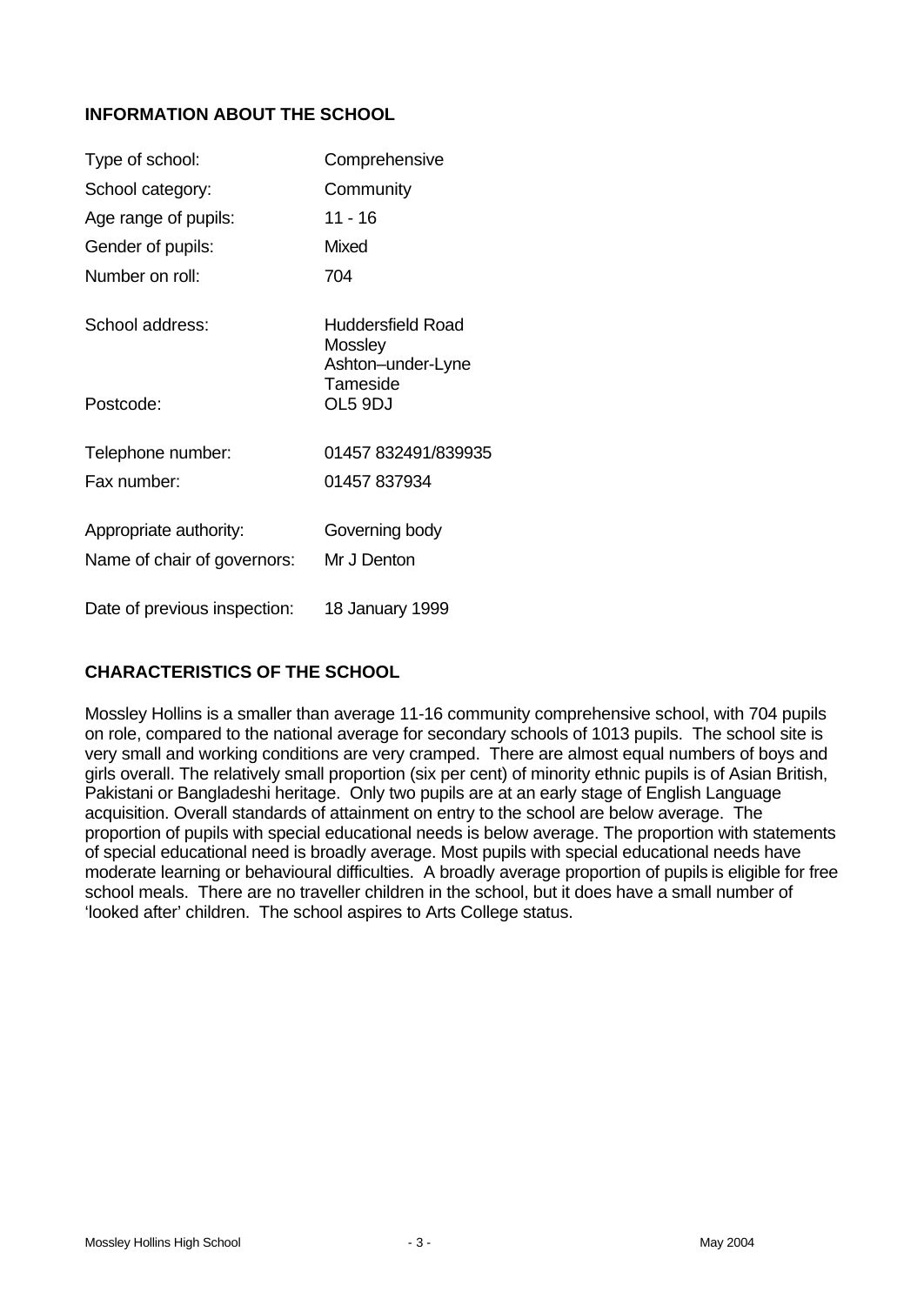# **INFORMATION ABOUT THE INSPECTION TEAM**

| Members of the inspection team |                       | <b>Subject responsibilities</b> |                                             |
|--------------------------------|-----------------------|---------------------------------|---------------------------------------------|
| 4492                           | John Ashton           | Lead inspector                  |                                             |
| 9843                           | Sarah Drake           | Lay inspector                   |                                             |
| 5910                           | Peter Fletcher        | Team Inspector                  | <b>Mathematics</b>                          |
| 10361                          | <b>Frank Evans</b>    | Team Inspector                  | English                                     |
|                                |                       |                                 | English as an additional language           |
| 33187                          | <b>Paul Barker</b>    | Team Inspector                  | Science                                     |
| 31129                          | Jeff Pickering        | Team inspector                  | Art and design                              |
|                                |                       |                                 | Design technology                           |
| 31008                          | Pauline Rourke        | Team inspector                  | Special educational needs                   |
|                                |                       |                                 | Geography                                   |
| 32122                          | <b>Judith Straw</b>   | Team inspector                  | History                                     |
|                                |                       |                                 | Citizenship                                 |
| 33179                          | <b>Brian Beal</b>     | Team inspector                  | Information and communication<br>technology |
| 4829                           | <b>lan Waters</b>     | Team inspector                  | Modern languages                            |
| 23499                          | <b>Howard Seymour</b> | Team inspector                  | <b>Music</b>                                |
| 30198                          | <b>Reg Chick</b>      | Team inspector                  | Physical education                          |
| 23480                          | Mary Harding          | Team inspector                  | Religious education                         |

The inspection contractor was:

Nord Anglia School Inspection Services Anglia House Carrs Road **Cheadle Stockport** SK8 2LA

Any concerns or complaints about the inspection or the report should be made initially to the inspection contractor. The procedures are set out in the leaflet *'Complaining about Ofsted Inspections'*, which is available from Ofsted Publications Centre (telephone 07002 637833) or Ofsted's website (www.ofsted.gov.uk).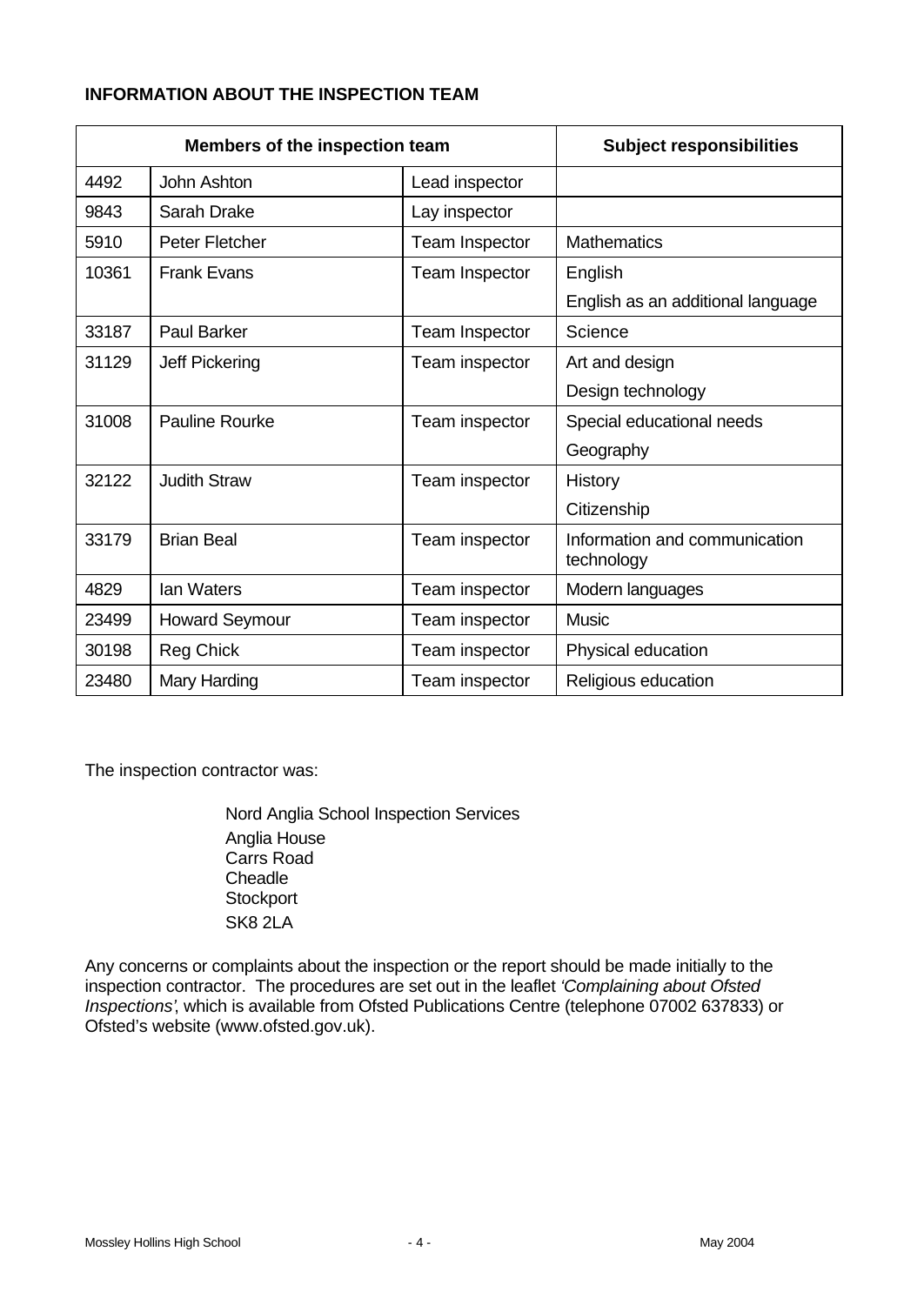# **REPORT CONTENTS**

|                                                                                                                                    | Page |
|------------------------------------------------------------------------------------------------------------------------------------|------|
| <b>PART A: SUMMARY OF THE REPORT</b>                                                                                               | 6    |
| <b>PART B: COMMENTARY ON THE MAIN INSPECTION FINDINGS</b>                                                                          |      |
| <b>STANDARDS ACHIEVED BY PUPILS</b>                                                                                                | 8    |
| Standards achieved in areas of learning, subjects and courses                                                                      |      |
| Pupils' attitudes, values and other personal qualities                                                                             |      |
| <b>QUALITY OF EDUCATION PROVIDED BY THE SCHOOL</b>                                                                                 | 12   |
| Teaching and learning<br>The curriculum<br>Care, guidance and support<br>Partnership with parents, other schools and the community |      |
| <b>LEADERSHIP AND MANAGEMENT</b>                                                                                                   | 18   |
| PART C: THE QUALITY OF EDUCATION IN AREAS OF LEARNING,<br><b>SUBJECTS AND COURSES</b>                                              | 21   |
| <b>SUBJECTS IN KEY STAGES 3 AND 4</b>                                                                                              |      |
| <b>PART D: SUMMARY OF THE MAIN INSPECTION JUDGEMENTS</b>                                                                           | 36   |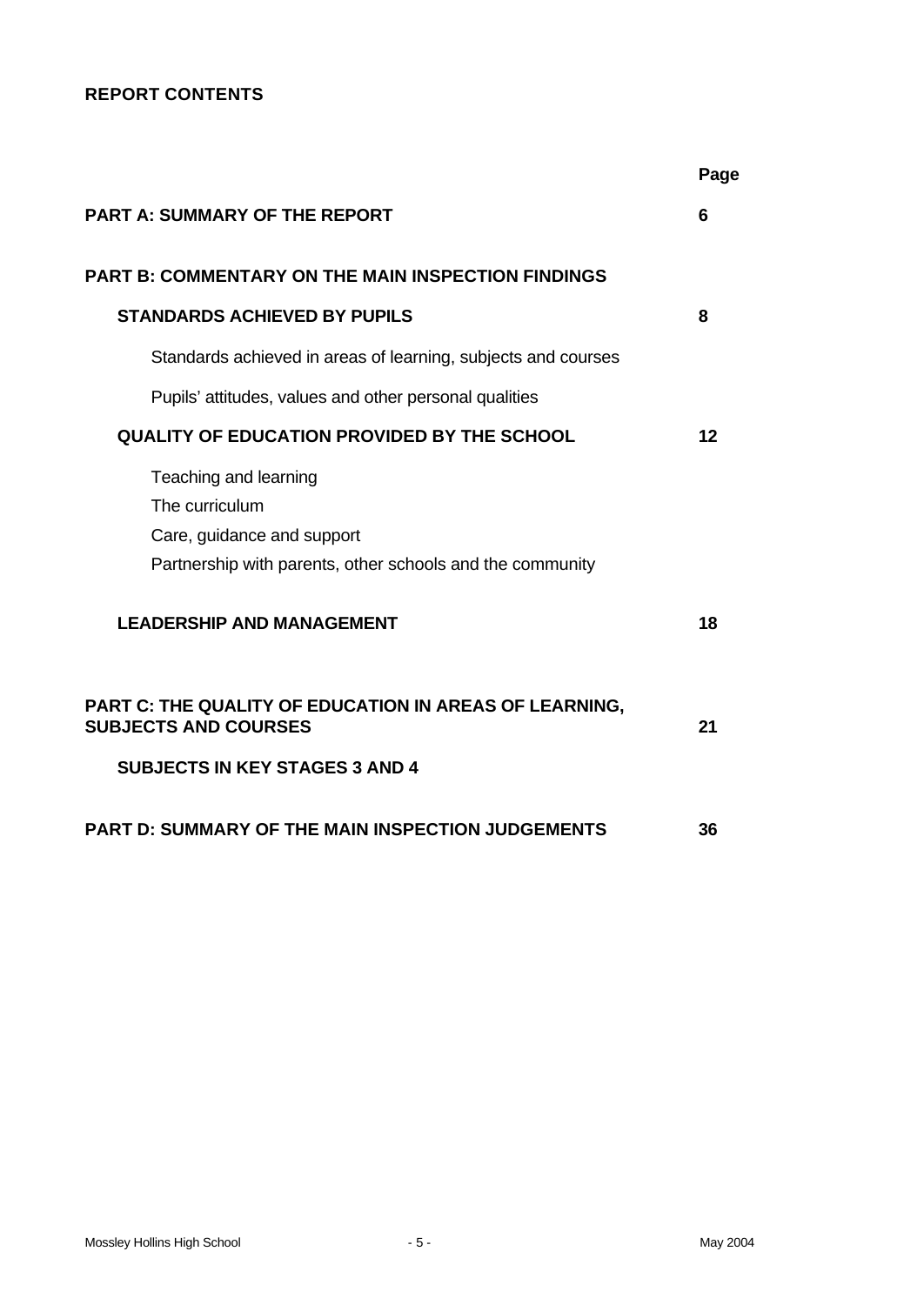# **PART A: SUMMARY OF THE REPORT**

# **OVERALL EVALUATION**

Mossley Hollins is a **good school**. It has many strengths and fewer weaknesses, one of which is a building at the end of its useful life on too small and restricted a site. The school is much improved in recent years. It is well managed and very well led and governed. The leadership of its headteacher is excellent. Overall GCSE examination results in 2003, although below average, were much improved on those from the previous year, and represented a good achievement for the pupils concerned. The quality of teaching and learning is generally good and some is very good, occasionally excellent. The school gives **good value for money**.

The school's main strengths and weaknesses:

- National test results at the end of Year 9 in 2003, continued their rise of recent years, and now match the national average.
- Pupils' achievement is good overall in most subjects.
- Teaching and learning are good, and there is a very positive, welcoming and increasingly rigorous climate for improving learning even further.
- Teaching, learning, achievement and standards are all unsatisfactory in art and design.
- Leadership is a significant strength, especially the leadership of the headteacher and governing body.
- Pupils' attitudes, behaviour, attendance and punctuality, along with their spiritual, moral, social and cultural development, are all very good.
- Too little of pupils' learning is through their use of information and communication technology (ICT).
- The accommodation is poor and there are staffing problems, both of which affect standards and the quality of education.
- The assessment and reporting of pupils' work, though satisfactory overall, has some areas for development.

**Improvement since the last inspection has been good,** particularly in terms of standards, quality of teaching, learning, pupil achievement, and staff morale. The most significant factors in bringing this about are the work of the headteacher and the increased effectiveness of the school's senior leadership. Support for pupils with special educational needs has improved, as also have the library and ICT facilities. Teachers are now much more confident in their use of ICT but there is further work to be done to increase pupils' use of it in many subjects.

# **STANDARDS ACHIEVED**

Current academic standards remain below the national average in Year 11 but they match the national average in Year 9. Pupils' achievement is good overall in most subjects, including in all three of the core subjects English, mathematics and science. The school in 2003 fell short of its targets for GCSE A\* to C grades but exceeded its target for A\* to G grades. Boys achieve similarly to girls overall. Pupils with special educational needs and pupils for whom English is an additional language make similar progress to other pupils in the school.

| Performance in GCSE/GNVQ examinations at<br>the end of Year 11, compared with: |      | similar schools |      |      |
|--------------------------------------------------------------------------------|------|-----------------|------|------|
|                                                                                | 2001 | 2002            | 2003 | 2003 |
|                                                                                | F    | F               |      | В    |

*Key: A – well above average; B – above average; C – average; D – below average; E – well below average Similar schools are those whose pupils attained similarly at the end of Year 9.*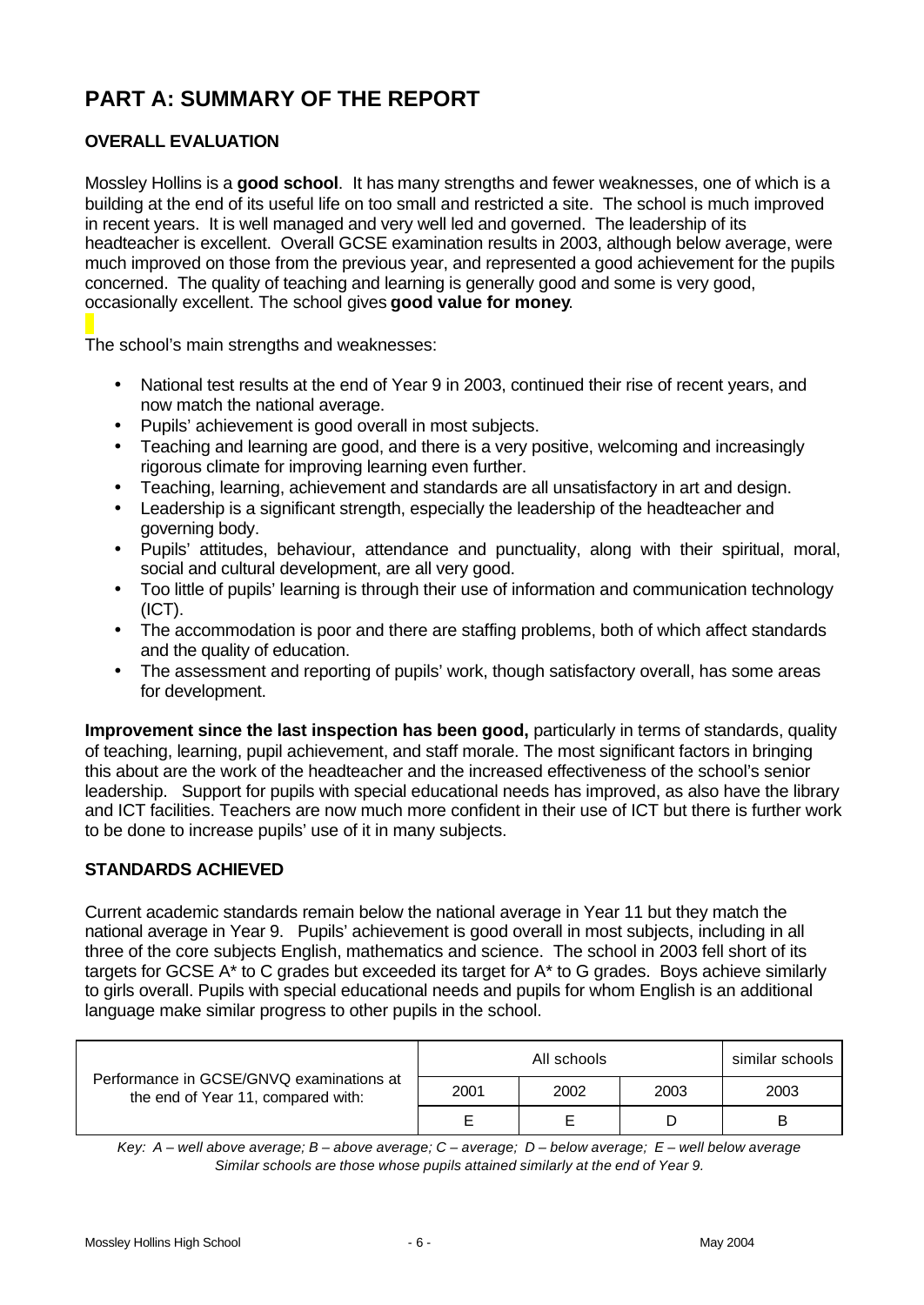Pupils have very positive attitudes to school and learning, and they behave very well. Their spiritual, moral, social and cultural development is very good, even though pupils do not experience collective worship on every single day. Pupils' attendance is also very good, as is their punctuality.

# **QUALITY OF EDUCATION**

The overall quality of education provided by the school is good. Teaching and learning are good overall, including in all three of the core subjects English, mathematics and science, but unsatisfactory in art and design. The assessment of pupils' learning is satisfactory. The curriculum is satisfactory overall. Extra-curricular and enrichment activities are good. Staffing, accommodation and learning resources are unsatisfactory overall, since the accommodation is poor. The school provides very good quality care, support and guidance for its pupils and involves them very well in its work. The school has a good partnership with parents and very good links with other schools, colleges and the wider community.

# **LEADERSHIP AND MANAGEMENT**

The overall leadership of the school is very good and that of the headteacher is excellent. Management is good overall and the school runs smoothly on a day-to-day basis. The work of the governors is very good. They show an exceptional level of commitment to the school.

# **PARENTS' AND PUPILS' VIEWS OF THE SCHOOL**

Parents are very pleased with the school and have very few concerns about it. Pupils are very proud of their school. They particularly like the friendliness and helpfulness of their teachers and the positive atmosphere in the school. They are less appreciative of the school's poor accommodation and restricted facilities, which are long overdue for complete replacement.

# **IMPROVEMENTS NEEDED**

The most important things the school should improve are:

- Provision for art and design.
- The use by pupils of ICT across the curriculum.
- The staffing issues in some subjects.
- Inconsistencies across the school in the assessment, and reporting of pupils' work.

And to meet statutory requirements the school should:

• Ensure that all pupils experience an act of collective worship every day and are guaranteed their full National Curriculum allowance of ICT.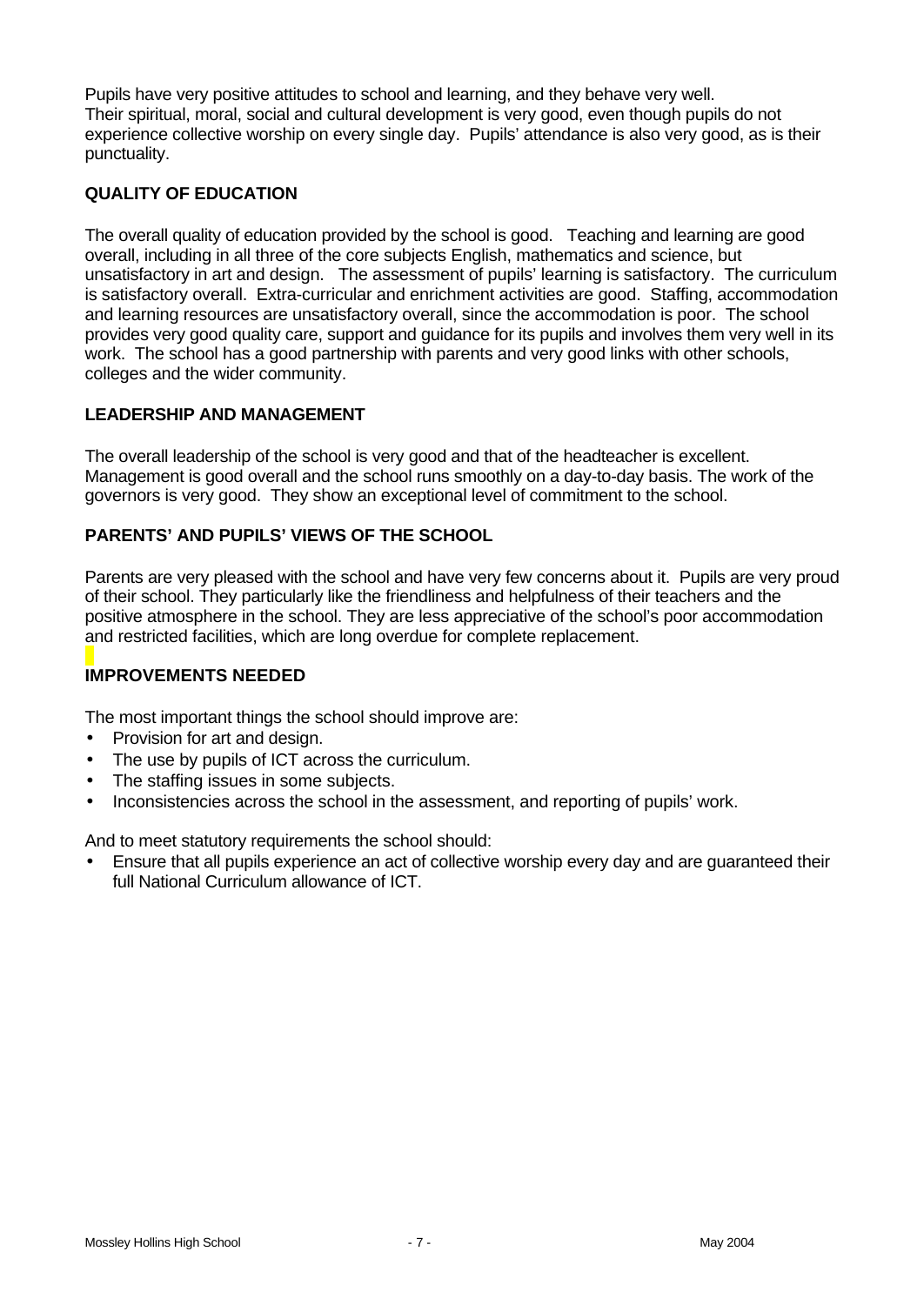# **PART B: COMMENTARY ON THE INSPECTION FINDINGS**

# **STANDARDS ACHIEVED BY PUPILS**

## **Standards achieved in areas of learning, subjects and courses**

Current academic standards are **below the national average** in Year 11. They **match the national average** in Year 9. Pupils' achievement is **good** in most subjects.

#### **Main strengths and weaknesses**

- National test results at the end of Year 9 in 2003, continued their rise of recent years, and now match the national average.
- GCSE results in 2003 are below average but above average when compared to those of similar schools.
- Pupils' achievements are good in most subjects throughout the school, including in all three of the core subjects English, mathematics and science.
- Achievement is unsatisfactory in art and design throughout the school and for some pupils in ICT in Years 10 and 11.
- ICT skills are not being developed sufficiently in other subjects.

## **Commentary**

1. Results in the National Tests at the end of Year 9 in 2003 matched the national average in science, were below average in mathematics, and above average in English. Overall, across all three subjects, having moved steadily closer to average for the past five years, they matched the results of pupils in all schools nationally. At this stage, the trend in results is above the national trend for the five years leading up to 2003. All three subjects have improving trends. Girls outperform boys in English, and the reverse in mathematics and science. Higher attaining pupils attain less well in mathematics than in English and science.

| Standards in:      | School results | National results |
|--------------------|----------------|------------------|
| English            | 34.2 (31.8)    | 33.4(33.3)       |
| <b>Mathematics</b> | 34.4 (33.8)    | 35.4 (34.7)      |
| Science            | 34.3(31.6)     | 33.6(33.3)       |

#### *Standards in national tests at the end of Year 9 – average point scores in 2003*

*There were 150 pupils in the year group. Figures in brackets are for the previous year*

2. Overall GCSE results were below the national average in 2003, but much improved on those of previous years, especially 2002. They were above average for similar schools in 2003. The trend in overall GCSE results was below the national trend over the past five years due to the severe dip in results in 2002, which was the end result of poor morale amongst teachers in the few years leading up to then. Boys and girls have had similar results recently.

#### *Standards in GCSE/GNVQ examinations at the end of Year 11 in 2003*

|                                                     | School results | National results |
|-----------------------------------------------------|----------------|------------------|
| Percentage of pupils gaining 5 or more A*-C grades  | 40 (24)        | 52 (50)          |
| Percentage of pupils gaining 5 or more A*-G grades  | 90(73)         | 91(91)           |
| Percentage of pupils gaining 1 or more A*-G grades  | 97 (92)        | 96 (96)          |
| Average point score per pupil (best eight subjects) | 31.3(25.4)     | 34.7 (34.8)      |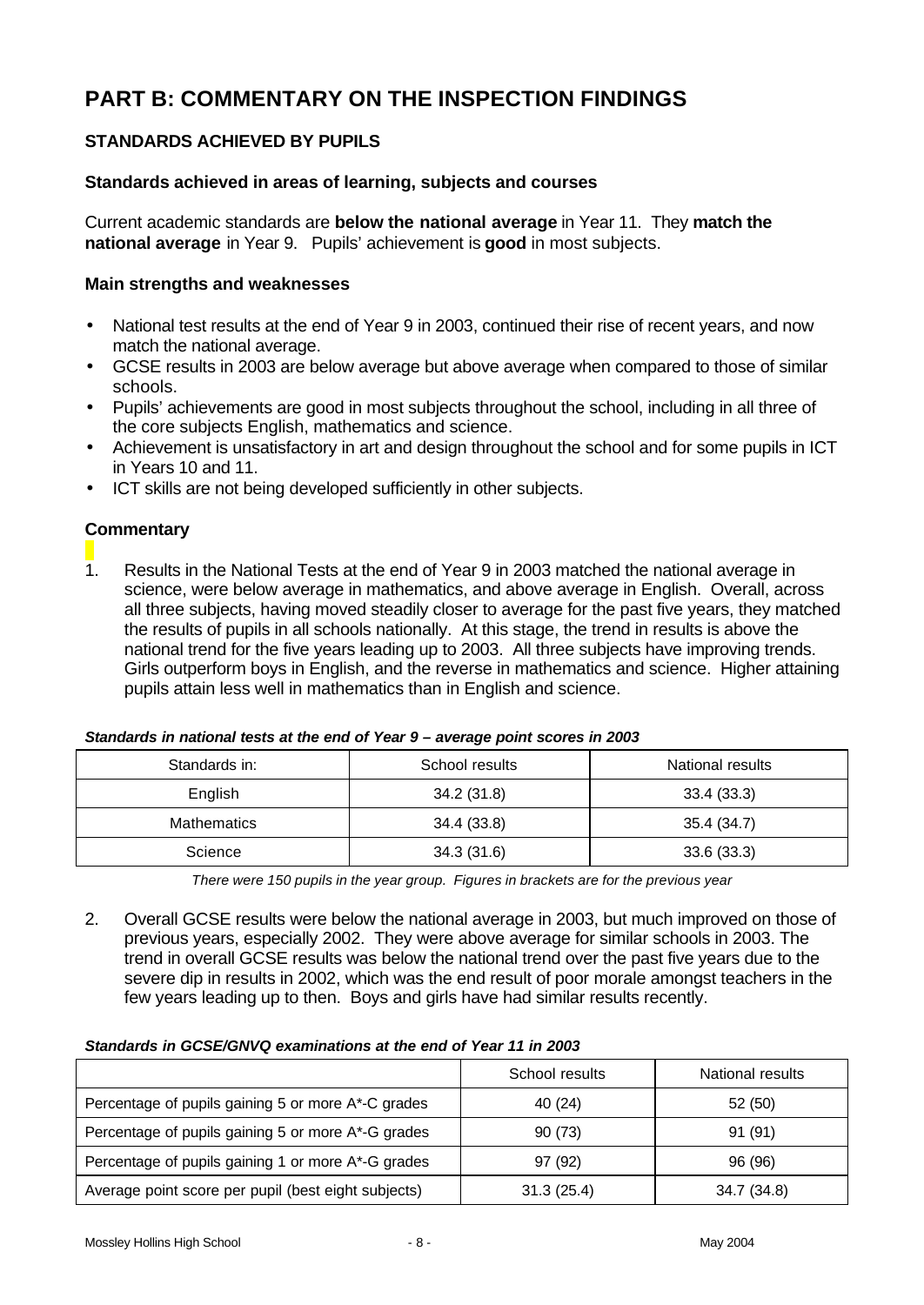*There were 146 pupils in the year group. The percentages include the equivalent GCSE grades obtained in GNVQ assessments. Figures in brackets are for the previous year.*

- 3. The school in 2003 fell short of its targets for GCSE A\* to C grades but exceeded its target for A\* to G grades. Standards found during this inspection are better than the national test and GCSE results indicate. This is because teaching and learning have significantly improved in the last two years. Achievement is now good throughout the school and pupils are now making faster progress. The excellent leadership of the present headteacher, the leadership of other key staff and their combined effect upon the morale and determination of all who work in the school are the most significant factors in this improvement.
- 4. Achievement is good overall and in most subjects throughout the school. Achievement, however, is unsatisfactory for pupils studying art and design throughout the school and for those pupils who may not receive their full entitlement to ICT.
- 5. There is little difference overall in the relative achievements of boys and girls. In English in Years 7 to 9, however, girls are doing better than boys, although the boys' results are improving. Boys are outperforming girls in mathematics and science. At GCSE, both boys` and girls` results were below average overall in 2003. There are particular subjects where girls traditionally outperform boys, in history and geography, for instance, and they did so also at Mossley Hollins.
- 6. The achievement of pupils with special educational needs is as good as that of other pupils. In 2003, all pupils with special educational needs attained at least one GCSE pass. In some subjects, art and design and geography, for instance, pupils with special educational needs do not achieve as well as they could, largely due to staffing difficulties, absence and the need to employ temporary staff in these subjects. Higher attaining pupils achieve well on the whole. At GCSE, in 2003, as expected, they achieved a high proportion of the highest grades, A\* and A, in some subjects. The achievement of able and talented pupils is now carefully monitored and they are beginning to make good progress in their particular areas of talent and expertise.
- 7. Pupils with English as an additional language make good progress as a result of the combined efforts of the local education authority's ethnic minority support team and a suitably trained member of the school's learning support department. Presently only two pupils are at an early stage of learning English and are both well monitored and supported.

#### **Pupils' attitudes, values and other personal qualities**

Pupils have **very positive** attitudes to school and learning, and they behave **very well**. Pupils' attendance is also **very good**, as is their punctuality. Their spiritual, moral, social and cultural development is **very good**.

#### **Main strengths and weaknesses**

- Pupils' personal, spiritual, moral, social and cultural development is very good.
- Pupils enjoy being at school and take enthusiastic part in its activities.
- Very good relationships create a friendly atmosphere and very good environment for learning.
- Despite the cramped accommodation, the school operates as a very orderly community.
- High levels of attendance help pupils to make good, regular progress in their learning.

#### **Commentary**

8. Pupils were fully involved in developing the school's motto, *We succeed because we learn together*, and they bring it to life on a daily basis through their very positive attitudes towards education, life and other people. They understand that communities work best for everyone when individuals consider others' needs as well as their own, and this understanding leads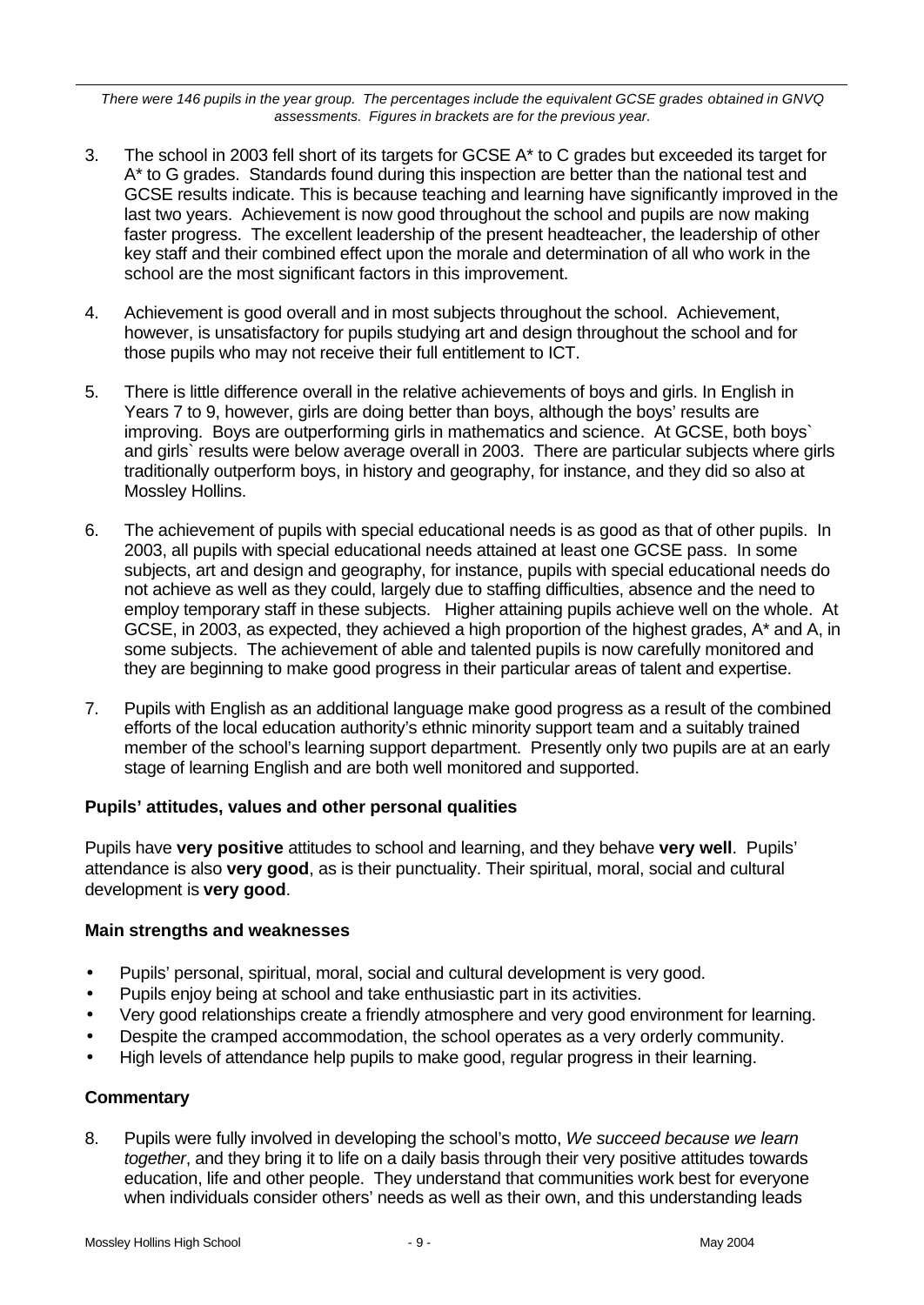them to play their full part in creating a vibrant and happy environment in which to work and relax. Their most frequently mentioned positive feature of the school is that teachers are friendly, helpful and fair. On a day-to-day basis, it is obvious that staff like the pupils and that this feeling is reciprocated. The resulting balance of good humour and respect brings out the best in everyone.

- 9. Pupils settle very quickly at the start of lessons, listen well to directions, swiftly get down to work and sustain their concentration well. They are, mostly, keen to contribute their thoughts and are also prepared to debate their own and others' views, respecting others' opinions even when not agreeing with them. They collaborate well when working in pairs or groups and many take part in sporting and other activities outside lessons. Even those pupils, who in other circumstances might 'switch off' from learning, keep their attention focussed here and, supported by good quality teaching, work well.
- 10. Exclusions for a fixed period are relatively high compared to similar schools but their number has greatly reduced over the past two years. For most of those involved, one day's exclusion is sufficient to ensure that they improve their behaviour and do not cross 'the red line' again. The school has very high expectations of behaviour and a clear system of rewards, sanctions and support, which staff apply consistently. Movement around the building is difficult but pupils do so in a good-natured and mature manner, waiting for congestion to ease rather than worsening it by pushing. Pupils are unfailingly polite and helpful, and readily apologise if they make a mistake. Bullying or other unpleasantness rarely happens and, according to parents and pupils, it is dealt with very swiftly and effectively.

| Categories used in the Annual School Census | No of pupils<br>on roll | Number of<br>fixed period<br>exclusions | Number of<br>permanent<br>exclusions |
|---------------------------------------------|-------------------------|-----------------------------------------|--------------------------------------|
| White - British                             | 660                     | 89                                      | 1                                    |
| White - Irish                               |                         | 0                                       | 0                                    |
| White - any other White background          |                         | $\Omega$                                | $\Omega$                             |
| Mixed - White and Black Caribbean           | 3                       | $\Omega$                                | 0                                    |
| Mixed - White and Black African             | 2                       | 0                                       | 0                                    |
| Mixed - White and Asian                     | $\overline{2}$          | 1                                       | $\Omega$                             |
| Mixed - any other mixed background          | 1                       | $\Omega$                                | $\Omega$                             |
| Asian or Asian British - Indian             |                         | $\mathbf{2}$                            | 0                                    |
| Asian or Asian British - Pakistani          | 16                      | 0                                       | 0                                    |
| Asian or Asian British - Bangladeshi        | 13                      | 3                                       | $\Omega$                             |
| Black or Black British - Caribbean          | 1                       | 0                                       | 0                                    |
| Black or Black British - African            |                         | 0                                       | 0                                    |
| Chinese                                     |                         | $\Omega$                                | 0                                    |
| No ethnic group recorded                    |                         | 0                                       | 0                                    |

#### *Ethnic background of pupils Exclusions in the last school year*

*The table gives the number of exclusions, which may be different from the number of pupils excluded.*

11. Senior leaders give pupils' all-round development a high priority. Pupils' personal development is now very good and has improved since the last inspection. As a result, there are very high standards in pupils' behaviour.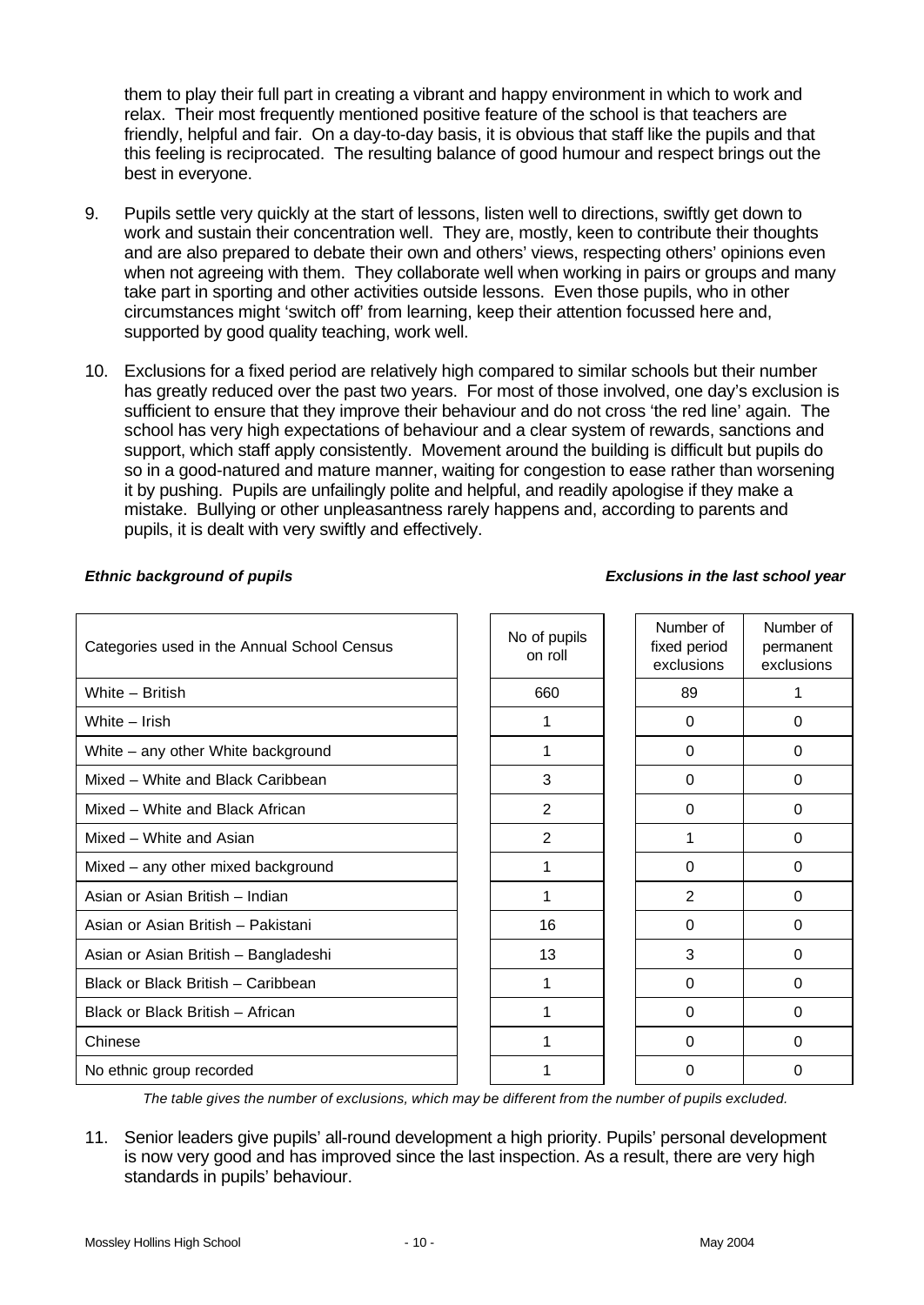- 12. Spiritual provision has improved significantly and is now good. Well-planned assemblies routinely give pupils time to reflect or pray. They use music well, provide thoughtful spiritual and moral messages and foster the corporate identity of the school. There is an apt thought for the day for some days when there is not an assembly. Collective worship is not fully in place but what is provided is of good quality. Pupils are generous to charities, part of the encouragement to consider the non-material dimension of life. In English, drama, and religious education in particular, there are very good opportunities to be creative, imaginative and reflective. The school ethos is one that inspires achievement and the school environment has been made aesthetically pleasing with stimulating displays, flowers, and music.
- 13. Moral and social provision is very good. Staff example and classroom expectations set the tone for this very well. There is a fair system of rewards and sanctions, well understood by the pupils. Both parents and pupils have been consulted for the new behaviour and anti-bullying policies to ensure they are accepted and effective. There is a strong moral dimension to some lessons in many subjects on topics such as the environment, genetics, global fair trade and the eighteenth century slave trade. The personal, social, health and citizenship programmes are of good quality. There are very good opportunities for taking responsibility in the school council, as prefects, head students, peer counsellors, and in many informal ways that allow 'active citizenship'. Nearly half the pupils take part in the extensive extra-curricular programme in some way. Where appropriate, there are elections, or applications, interviews and training for the formal positions.
- 14. Culturally, the provision is very good overall. Pupils have a very good awareness of cultural diversity, and education for this is strong in subjects such as English, religious education, design and technology, and modern foreign languages. Positive projects to include the school's own minority communities contribute well to this. The Asian girls' group is notably supportive. Drama productions, joint community arts ventures and the brass band reflect a more local heritage very effectively. Modern foreign languages education includes good opportunities for international visits as well as regular classroom encounters with native speakers.
- 15. At the time of the previous inspection attendance levels were in line with the national average, but in the most recent reporting year they were well above the average. This year they have improved again with every year group, and over 75 per cent of pupils, having attendance above 92 per cent, which is unusually good. Pupils' regular attendance is partly brought about by their liking for school but also by the persistence of administrative staff and their very effective teamwork with pastoral staff and the education welfare officer. All the school's staff understand the importance of good quality education for each individual pupil, and they work hard to help this, in partnership with parents, by ensuring that pupils attend school regularly.

# *Attendance in the latest complete reporting year (%)*

| Authorised absence |     |  | Unauthorised absence |  |  |
|--------------------|-----|--|----------------------|--|--|
| School data        | 6.6 |  | School data          |  |  |
| National data      | . . |  | National data        |  |  |

*The table gives the percentage of half days (sessions) missed through absence for the latest complete reporting year.*

16. The attitudes and values of most pupils with special educational needs are similar to those of other pupils. The recently developed learning support unit, known as the On Board Centre, caters very well for pupils with behavioural difficulties. Pupils' placement in the Centre, which can be either full or part time, is very carefully considered and planned. There are high expectations of pupils' behaviour and pupils are given much practical support in improving their behaviour through such helpful strategies as the anger management programme. Relationships within the Centre, between pupils and with adults, are good and many pupils maintain contact with staff after their successful re-integration into mainstream education.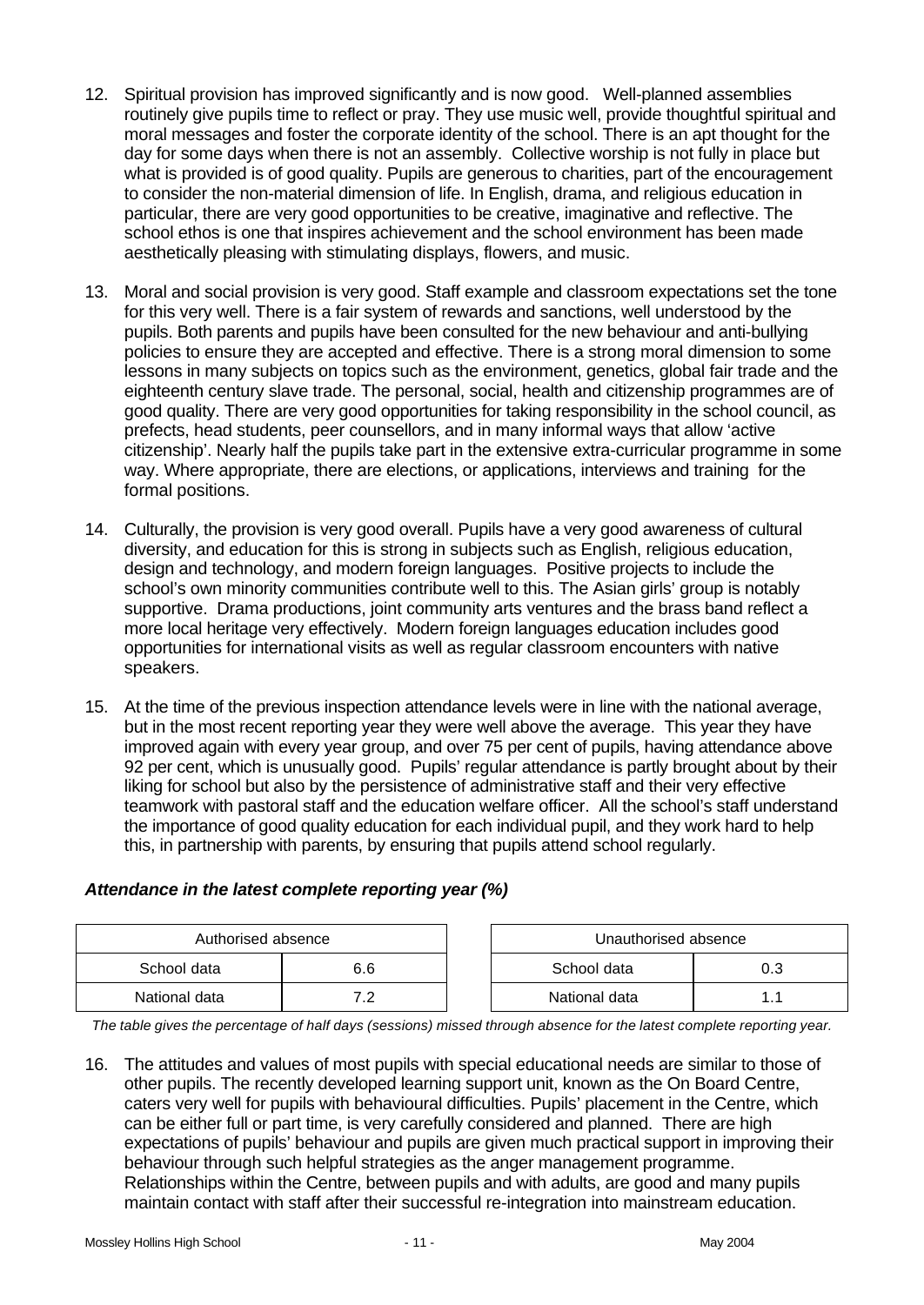# **QUALITY OF EDUCATION PROVIDED BY THE SCHOOL**

The quality of education provided by the school is **good.** Teaching and learning are **good** overall. The assessment of pupils` learning is **satisfactory**. The curriculum is **satisfactory overall.** Extracurricular and enrichment activities are **good**. Staffing, accommodation and learning resources are **unsatisfactory** overall, since the accommodation is **poor**. The school provides **very good** quality care, support and guidance for its pupils and involves them **very well** in its work. The school has a **good** partnership with parents and **very good** links with other schools, colleges and the wider community.

## **Teaching and learning**

The quality of teaching and learning is **good** overall. Assessment of pupils' learning is **satisfactory** overall.

#### **Main strengths and weaknesses**

- Teaching is generally good and brings about good learning and good achievement across the school.
- Very good teaching and learning were seen in some lessons in English, mathematics, science, ICT, design and technology, drama, history, Spanish, physical education, religious education and PSHE.
- A small amount of unsatisfactory teaching and learning took place in art and design and to a lesser extent in music.
- Teaching though pupils' use of ICT in other subjects across the curriculum is improving but still unsatisfactory overall.
- The assessment of pupils' learning is satisfactory, but there are inconsistencies both within and between subject departments, and room for improvement in marking and in how the data collected is used to raise standards further.

# **Commentary**

#### *Summary of teaching observed during the inspection in 120 lessons*

| Excellent | Very good   | Good        | Satisfactory | Unsatisfactory | Poor   | Verv Poor |
|-----------|-------------|-------------|--------------|----------------|--------|-----------|
| 2 (2%)    | (16%)<br>20 | (51%)<br>61 | 34 (28%)     | 3 (3%)         | 0 (0%) | 0 (0%)    |

*The table gives the number of lessons observed in each of the seven categories used to make judgements about lessons; figures in brackets show percentages where 30 or more lessons are seen.*

- 17. The quality of teaching is good overall. It is strongest in Year 10 where the largest proportion of good and very good teaching was seen. Teaching is particularly good, with a significant proportion of very good teaching, in English, mathematics, science, ICT, Spanish, physical education, religious education, design and technology and PSHE, and achievement in most of these subjects is, in consequence, also good. The more successful teaching is notable, for example:
	- In English and drama, for the teachers' thorough preparation, very good relationships, active involvement of their pupils in learning, and consistent drive to raise standards.
	- In mathematics, for the teachers involving pupils in their own learning through effective discussion and interesting activities, setting a good pace and using resources well,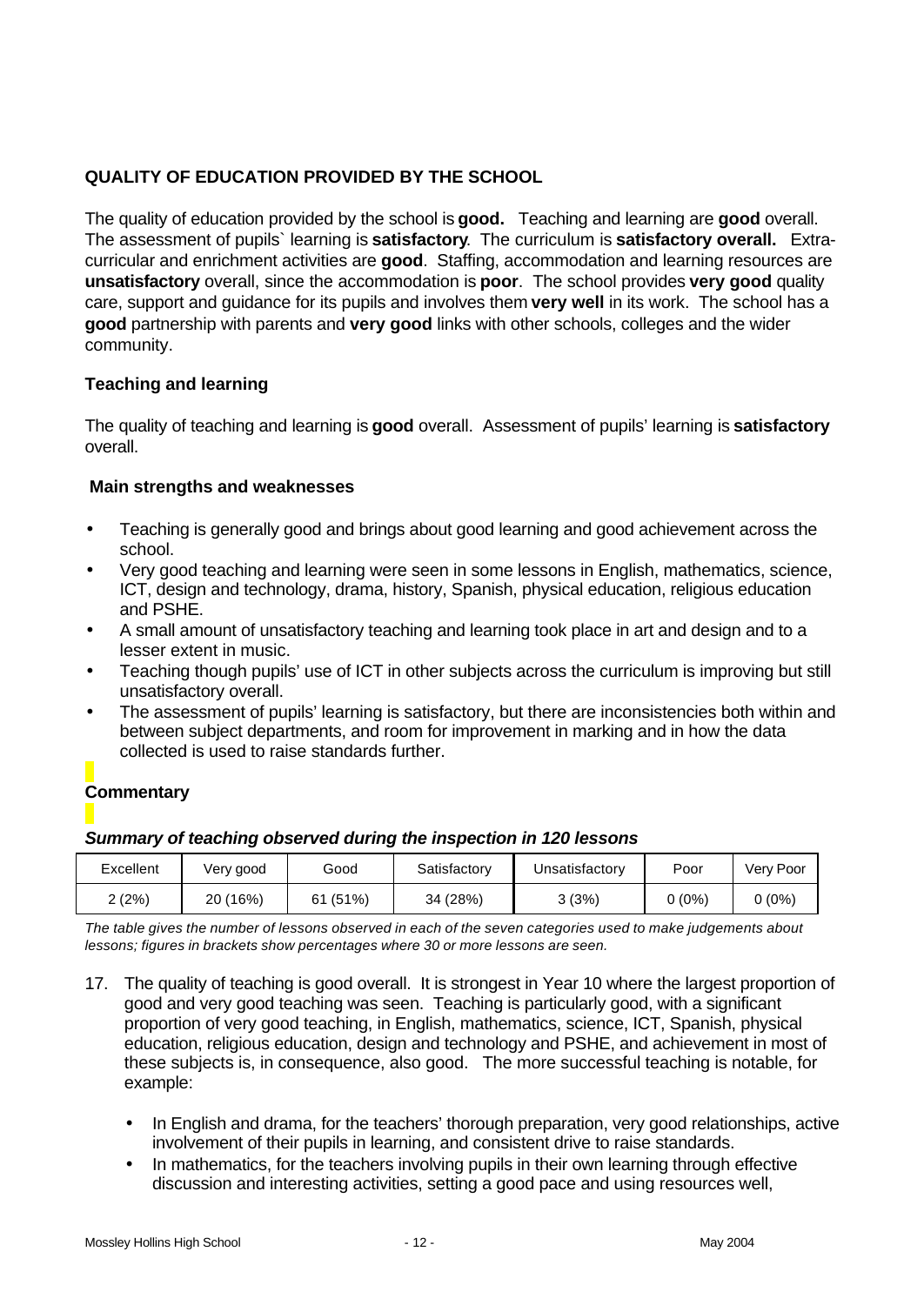- In science, for the teachers' energy and challenge, the way they plan to include all pupils, their high expectations and the very good relationships between pupils and staff.
- In French and Spanish, for the teachers' consistent use of the foreign language in lessons containing different activities and skills to engage and challenge pupils.
- In physical education, for the way the department has established a good climate for learning which promotes pupils' good progress and success, despite the poor facilities and accommodation.
- In religious education, for the way the large team of non-specialist teachers is ably supported with well-devised lesson plans, for the effective use of images through interactive whiteboards and for the effective use of drama and role play.
- In design and technology, for clear explanations of tasks which generate interest in pupils, for marking which gives pupils a clear view of standards and how they might improve, and for the promotion of increasingly independent learning and good behaviour and attitudes.
- In PSHE, for very well planned schemes of work, for involving the majority of staff in school, including senior staff, and for utilising the skills and expertise of a wide range of outside agencies to complement the work in lessons.
- 18. The result of this stronger teaching is better learning and better achievement, lessons in which productivity is high, gains in knowledge, skills or understanding are noticeable, and pupils make good progress.
- 19. Some teaching was less than good, without being completely unsatisfactory. There was a lack of pace in some science lessons; too much of a concentration upon efficient teaching rather than effective learning in geography, gaps in pupils` work not being followed up in some history books; command of the subject not being as good as it could be and starter activities taking too long in some religious education lessons; teachers occasionally spending too long talking and pupils spending too long listening such that their concentration wandered in some design and technology lessons. There was just a small amount of completely unsatisfactory teaching which led to unsatisfactory learning, poor productivity, unsatisfactory achievement and insufficient progress. This was primarily in art and design and was due largely to basic art skills not having been taught well enough because of long standing staff illness, and to a lack of lack of challenge in lessons.
- 20. The teaching of ICT in specialist ICT lessons is generally good, but there is insufficient application of ICT in other areas of the curriculum. Although this is improved since the last inspection, it is not yet good enough. Teachers themselves are making more use of ICT to enrich their lessons, for example in English and drama, modern foreign languages, design and technology and history. But there is still insufficient use of ICT by the pupils themselves. Too little of their learning takes place yet through the medium of ICT. The application of pupils' ICT skills is unsatisfactory in mathematics, art, geography and music. Too little use is made of ICT to support the learning needs of pupils with special educational needs. Pupils use the Internet to support their research for projects in a range of subjects, but with greater impact in citizenship and physical education. In design and technology, pupils use ICT to design products and to present ideas, but its use for manufacture needs further development.
- 21. The teaching of literacy and numeracy is good and satisfactory respectively in most subject areas. As a result of this, standards of writing are better than average by the end of Year 9, and pupils generally cope satisfactorily with the mathematical demands of other subjects, such as measurement and scaling in art, design and technology and physical education, and coordinates and graphical work in geography and science.
- 22. Pupils with special educational needs are taught by subject specialists and experience the same generally good teaching and learning as other pupils, alongside whom most of them are taught. In a number of subjects, pupils are taught in smaller ability-related groups so that they can receive more individual assistance and work of an appropriate level of difficulty. In some lessons, capable teaching assistants make an effective contribution to pupils' learning. In many lessons, where tasks and materials are modified to meet pupils' needs, they learn well.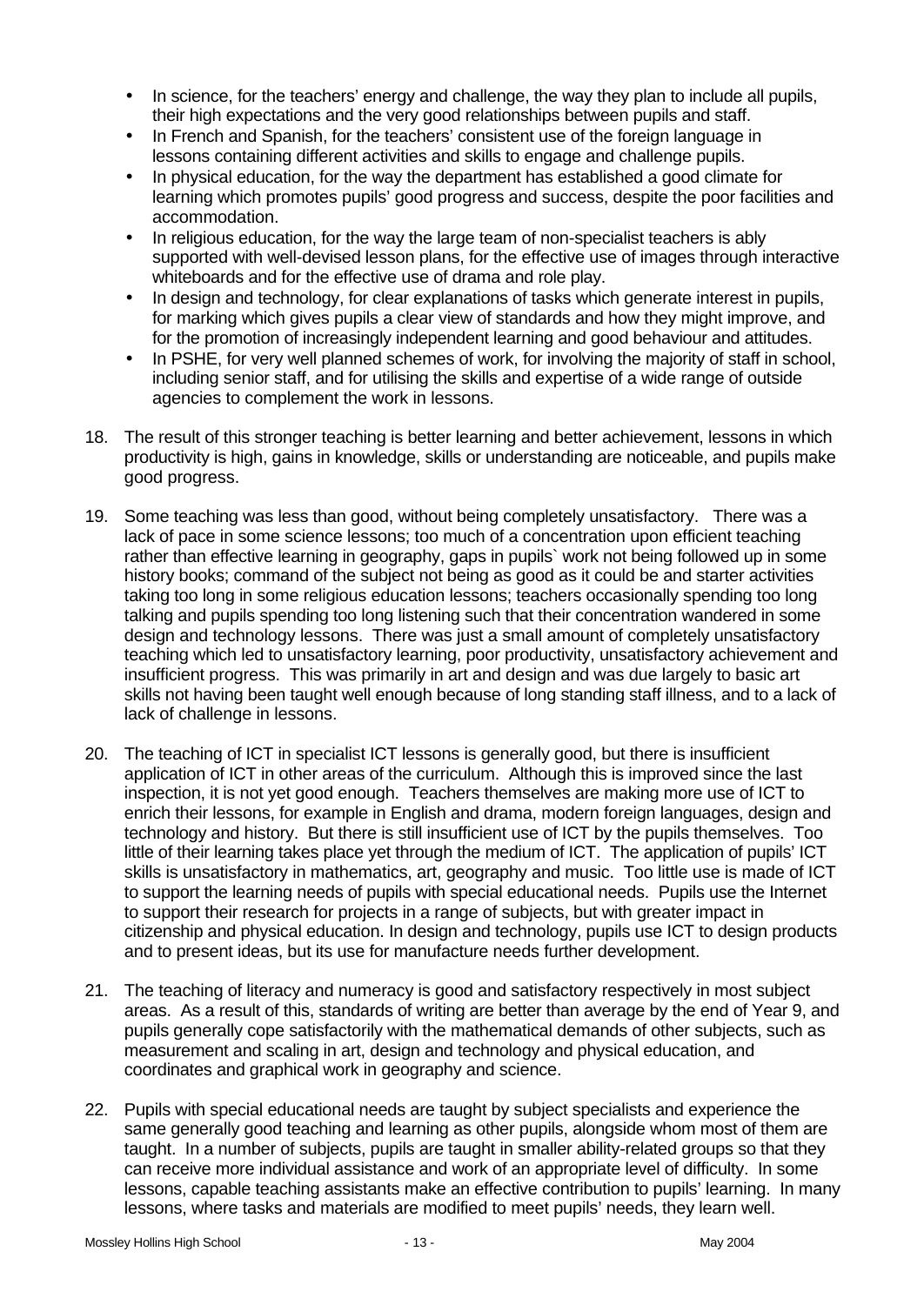Teaching assistants help to modify materials. Most teachers know which pupils are on the register for able and talented pupils and prepare for them well, on the whole.

- 23. The assessment of pupils' learning is satisfactory overall, but there are inconsistencies both within and between departments. In some subjects, mathematics, modern foreign languages and physical education, for example, assessment procedures are good. The information is used effectively to set and to monitor target grades and pupils have a good awareness of how they are progressing. In some other subjects, science and design and technology, for instance, assessment methods raise standards and identify and set targets for pupils. However, in science, marking in pupils' books is inconsistent, often lacking guiding comments. In design and technology, spelling errors occasionally go uncorrected in pupils' folio work. In English, assessment is not as thorough as it needs to be if standards are to continue to rise. Pupils in general are praised for their work but are not always told precisely how they might improve it. In citizenship, assessment is thorough but inconsistent because teachers are using two different methods. In history, assessment is good and is used well but incomplete work is not followed up and the department, just as in religious education, does not yet analyse data sufficiently to inform future planning. In geography, pupils' learning is not sufficiently assessed during lessons or through assessment of their written work. In art and design, assessment procedures do not follow the school's preferred methods and pupils do not know how well they are doing relative to national standards.
- 24. The school assessment policy includes key principles but lacks the detail needed to ensure consistent practice, for example in terms of grading work. Pupils' work is marked regularly in most subjects, with much supportive comment and sometimes with advice to pupils about how to improve the standard of their work. Work is sometimes graded too highly and levels of the National Curriculum awarded are not always clearly based on evidence. Pupils do not always have a good awareness of how well they are progressing through the curriculum. Since the last inspection, much work has been done on collecting performance data in order to measure progress, agree targets and to identify under-achievement, and there is now a wealth of relevant data. Senior managers have yet to solve how best to analyse this information to compare performance in the different departments and to promote improvements in teaching and learning, through better matching of work to individual needs.

#### **The curriculum**

The curriculum is **satisfactory** overall. Extra-curricular and enrichment activities are **good**. Staffing, accommodation and learning resources are **unsatisfactory**, since the accommodation is **poor**.

#### **Main strengths and weaknesses**

- Personal, social and health education (PSHE) is a strength of the school.
- The brass band and other extra-curricular activities are strong features of the school.
- The On Board Centre makes very good provision for pupils with behavioural difficulties.
- Pupils in Years 10 and 11 are not always guaranteed their full ICT entitlement.
- The accommodation is poor and there are ongoing staffing weaknesses which hinder learning in some subjects.

#### **Commentary**

25. Curricular provision is satisfactory overall, but with one main area for improvement. The curriculum is inclusive, responsive to diversity and soundly planned to make learning worthwhile in the majority of subjects, but there is still insufficient use of ICT by pupils in subjects other than timetabled ICT lessons. There is a smooth transition from Year 6 into Year 7 with a bridging project in English. All pupils now study drama and ICT in Years 7-9. Opportunities to study three-dimensional work in art are very limited in Years 7-9. Higher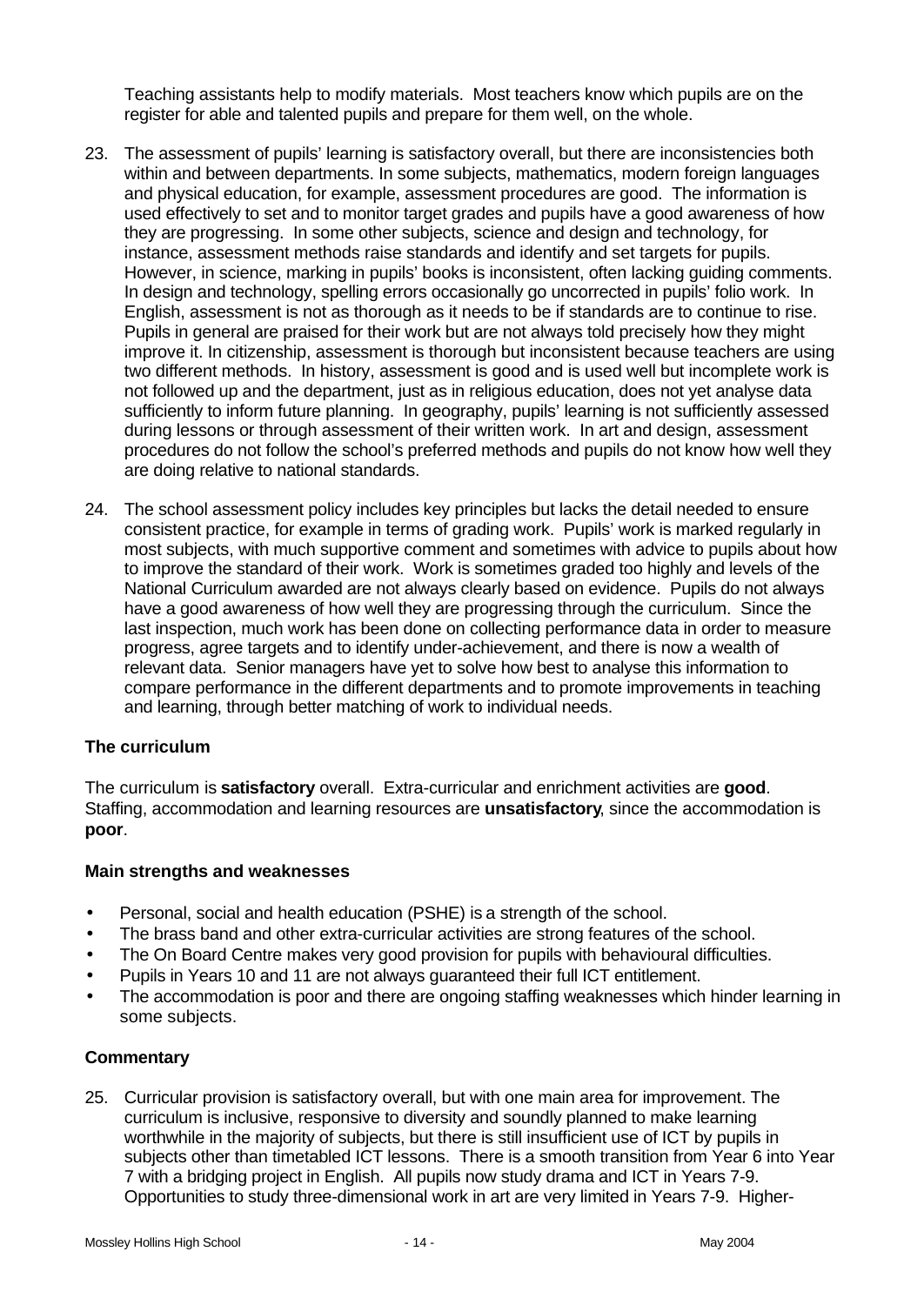attaining pupils in modern foreign languages study a second language from Year 8. Statutory requirements for collective worship are almost but not completely met. Pupils in Years 10 and 11 have access to an adequate range of courses, which prepares them for employment or further study. Drama and media studies are very popular options.

- 26. The curriculum is reviewed regularly and updated to take account of new developments. For example, innovative plans are in place to extend further the scope of vocational educational in Year 10 for the next academic year. The school provides GNVQ courses in ICT and leisure and tourism. Effective use is made of external resources and of links with local colleges to provide vocational courses, which are monitored regularly, by staff from the school.
- 27. Personal, social and health education provision has a high profile within the school and occupies a prime position on the timetable, when all pupils study it at the same time. This enables effective use to be made of outside speakers. It is taught to all year groups for one lesson each fortnight and utilises well the skills and expertise of a wide range of outside agencies to complement the work in lessons. All the staff involved are well informed and enthusiastic and the delivery of PHSE represents very good teamwork. All the necessary policies are in place regarding sex and drugs education as well as a wealth of other valuable and interesting topics.
- 28. Pupils with special educational needs experience the full curriculum*.* They have a small amount of additional provision. Pupils with statements of special educational needs in literacy are withdrawn from lessons once a week for effective individual tuition in literacy skills. They, and other pupils with special educational needs in their class, are supported in English lessons in Years 7 and 8 by a teacher with particular expertise in meeting such needs.
- 29. The learning support unit known as the On Board Centre makes very good provision for pupils with behavioural difficulties. A well developed and well thought out philosophy underpins the provision. There is a well-structured process for determining which pupils need support. All policies and procedures are effectively implemented. Staff in the Centre ensure that pupils maintain contact with the mainstream curriculum so that their carefully managed re-integration has a high success rate.
- 30. The school has made useful contact with a local Excellence Cluster group of schools to help develop its approach to providing for able and talented pupils. It has identified pupils and developed a register, organised a number of enrichment activities that have helped to raise aspirations and helped the development of appropriately challenging work in many subjects. However, these developments are all at an early stage.
- 31. There are sufficient suitably qualified teachers available to staff the curriculum, but ongoing illness and recruitment issues continue to hinder the development of some subjects, art and design, geography and religious education in particular. The provision and deployment of teaching support staff is adequate.
- 32. The standard of accommodation is poor and is a barrier to learning in a number of subjects, as it was at the time of the previous two inspections. The poorly designed building is tired, worn and showing major signs of decay. The very cramped site allows little room for manoeuvre. The school has tried to overcome dangerous bottlenecks on the top of steep outdoor steps and extremely narrow corridors by introducing a one-way system. Although the overall fabric of the school is in a poor condition, a significant and partially successful effort to improve the appearance of the environment has been made over the last four years. Many windows and broken paving stones have been replaced and some refurbishing has taken place. However, the path leading to the playing fields and the uneven hard play areas remain potential hazards. There is restricted access to the rear of the building and disabled access is limited to a few areas of the school. The site manager, caretaking, catering and cleaning staff work hard to keep the building clean and attractive. The pupils, who respect their building, have no social areas and insufficient dining space.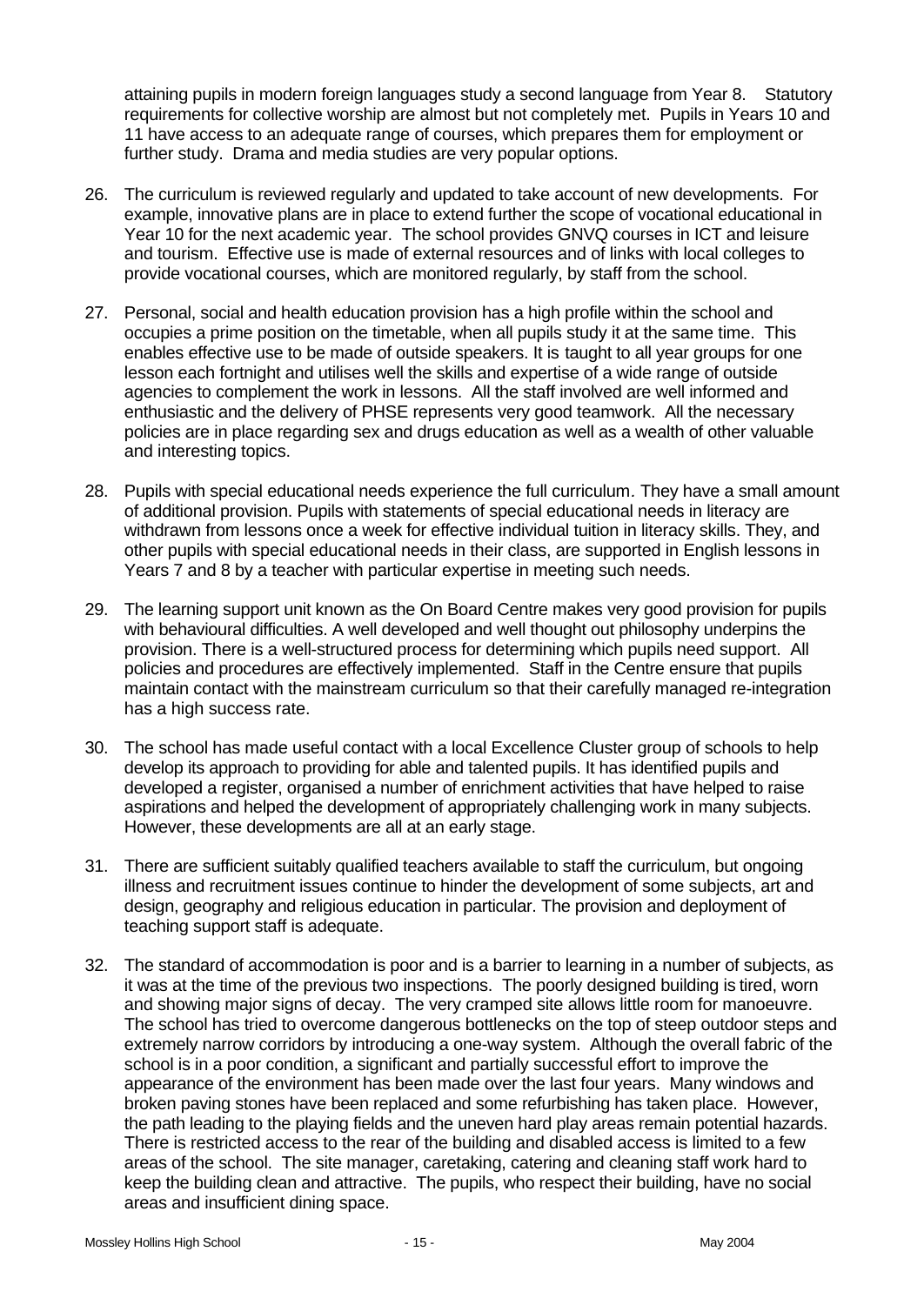- 33. Significant accommodation deficiencies remain in a number of subjects which ultimately affect progress and attainment in those subjects. Accommodation in art and physical education remains poor. In music and design and technology, the situation is unsatisfactory. Despite some good accommodation in mathematics and ICT, which benefit from clusters of rooms, all departments have some small and badly designed rooms.
- 34. Resources for learning are satisfactory overall. English, mathematics, and, modern foreign languages are well resourced to deliver the National Curriculum. The introduction of interactive whiteboards and data projectors into most classrooms is further enhancing teaching and learning across the broader range of subjects, as teachers increasingly integrate this technology into their routine practices. The ratio of computers to pupils is above the national average and the school is extending access to the computer network further. The provision of wire-less laptop computers to provide access to ICT at the point of need is a creative solution to the limitations that the accommodation imposes. Since the last inspection, the library has improved and now provides a good learning environment for pupils. The quality of library based resources is good but the quantity of books is still limited and is only just satisfactory. More recently the kiln has been taken out of commission in art and the gas supply cut off in two science laboratories.
- 35. The traditional opportunities provided by sport, music and drama make an important contribution to pupils' wider education. All major sports have teams and a large number of pupils take part. This is all the more creditable given the very limited facilities for sporting activities. In recent times there have been some notable achievements in cricket, chess and athletics. The school brass band continues to perform at a very high standard and many of the performances take place in the community. External funding has allowed the introduction of a wide range of new extra-curricular opportunities. Some of these include the Internet Cafe, the Dance Club and the Talk Shop, where pupils are able to discuss contemporary issues. Some subjects such as ICT give help with revision and the production of course work. Subjects where a greater contribution could be made include art, mathematics and religious education. Overall this provision is a strength of the school and an important feature of its mission.

# **Care, guidance and support**

The school provides **very good** quality care, support and guidance for its pupils and involves them **very well** in its work.

#### **Main strengths and weaknesses**

- Every child matters in this school where staff know them very well as individuals.
- Very good systems for recording and tracking pupils' development underpin the support that staff members offer to them.
- There are very good procedures to ensure health and safety but some problems still exist.
- The school actively seeks pupils' opinions and uses them to guide its development.

# **Commentary**

36. Every pupil who responded to the pre-inspection questionnaire agreed that there is at least one adult in school to whom they could turn for help. All those spoken with during the inspection confirmed this positive opinion. Staff take an interest in pupils' lives and want them to achieve their best, and this leads them to work tirelessly on their behalf. Over the past two years the school's pastoral systems, which were already good at the time of the previous inspection, have been strengthened. Increasingly focussed emphasis has been placed on welding together support for pupils' personal development with that for their academic progress, with form tutors acting as the linch-pin, strongly backed by middle and senior managers. Very good record keeping ensures that staff have ready access to information relating to individuals, such as rewards received and parental contact.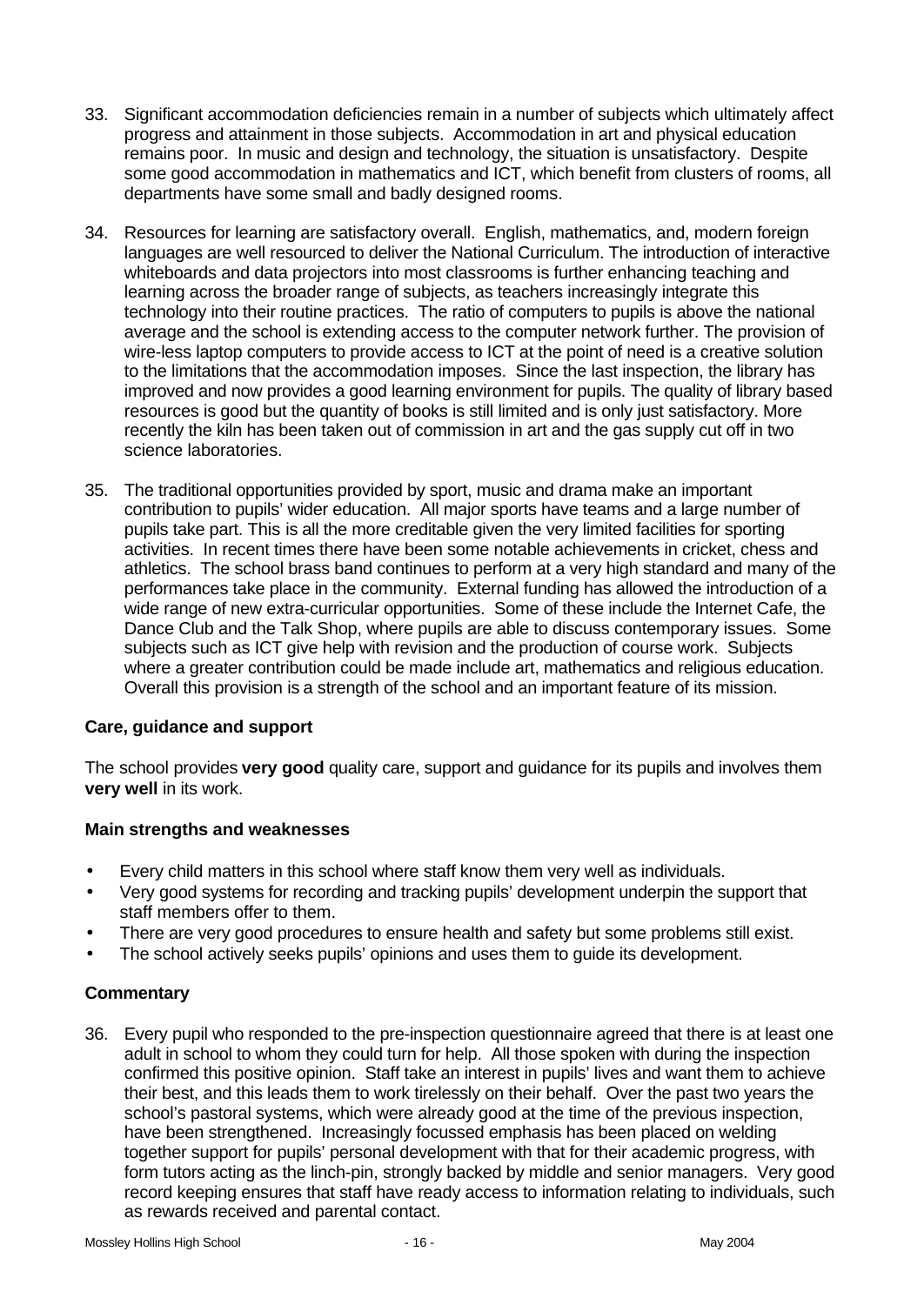- 37. Pupils record their targets in their well-designed planners, which are regularly checked by form tutors. Twice-yearly review meetings have been introduced this year at which each pupil, almost always accompanied by their parents, meets their form tutor to review their progress and set new goals for the coming months. These have proved to be very popular and helpful in concentrating individuals' attention on what needs to be done. The On Board Centre helps pupils who are wavering, for a variety of reasons, to refocus their efforts in a positive way. Extra lessons and mentoring from governors or senior staff have proved very effective in helping older pupils to achieve their potential. Peer mentoring between pupils in Year 11 and those in Year 7 helps to increase both groups' confidence and is highly valued by those involved. The provision of groups such as that for young Asian women takes account of differing pupils' needs. Pupils who, after staff guidance, have elected to spend part of their week pursuing practical courses at college are very positive about how this has helped them with both their personal organisation and their work in school.
- 38. The procedures to ensure child protection are very good. All staff who were asked about this know what to do and who to go to should they have concerns in this area. Their very good knowledge of individuals makes them alert to changes in attitude, and the school works closely with social services staff in the best interest of the pupils. The arrangements to ensure health and safety are very good, with the site manager taking a leading role, well supported by other staff and governors. Where possible, the school has remedied the problems highlighted at the time of the previous inspection. However, alone it cannot remove the significant hazards which are posed by the poor quality internal and external accommodation. The school's necessary action to reduce the risks to its users has had a negative effect on the quality of pupils' education, particularly in art and physical education.
- 39. It is the quality of the accommodation that elicits the most negative opinions from pupils. In response to these views, the school has greatly improved the toilet areas. This action, all those involved with the school agree, has had a big impact on pupils' attitudes and the way in which they respect the accommodation. The school council has an important input to the development of the school, from leading year-group discussions about the anti-bullying policy to taking part in staff interviews, with very positive effect.

#### **Partnership with parents, other schools and the community**

The school has a **good** partnership with parents and **very good** links with other schools, colleges and the wider community.

# **Main strengths and weaknesses**

- Parents are very supportive of the school and are becoming increasingly involved in their children's education.
- Staff are very open with parents but could provide more detailed information about what pupils are learning and how well they are achieving.
- The school has a high profile in the community and makes very good use of what it has to offer.
- Strong partnerships with other schools and colleges enhance the provision for pupils.

#### **Commentary**

40. Parents are very appreciative of the way that the school combines a warm, friendly atmosphere with clear expectations that pupils should work hard. There have been increasing opportunities over recent years for them to learn more about, for instance, their children's progress through review day meetings, or the importance of coursework for Year 11. These events, combined with the excellent celebratory pupil award meetings and close communication about pupils' attitudes, mean that parents feel an important part of their child's education. Parents' attendance at events is very good and they make better use of pupils' planners as a form of communication than at the time of the previous inspection. Newsletters, and the school's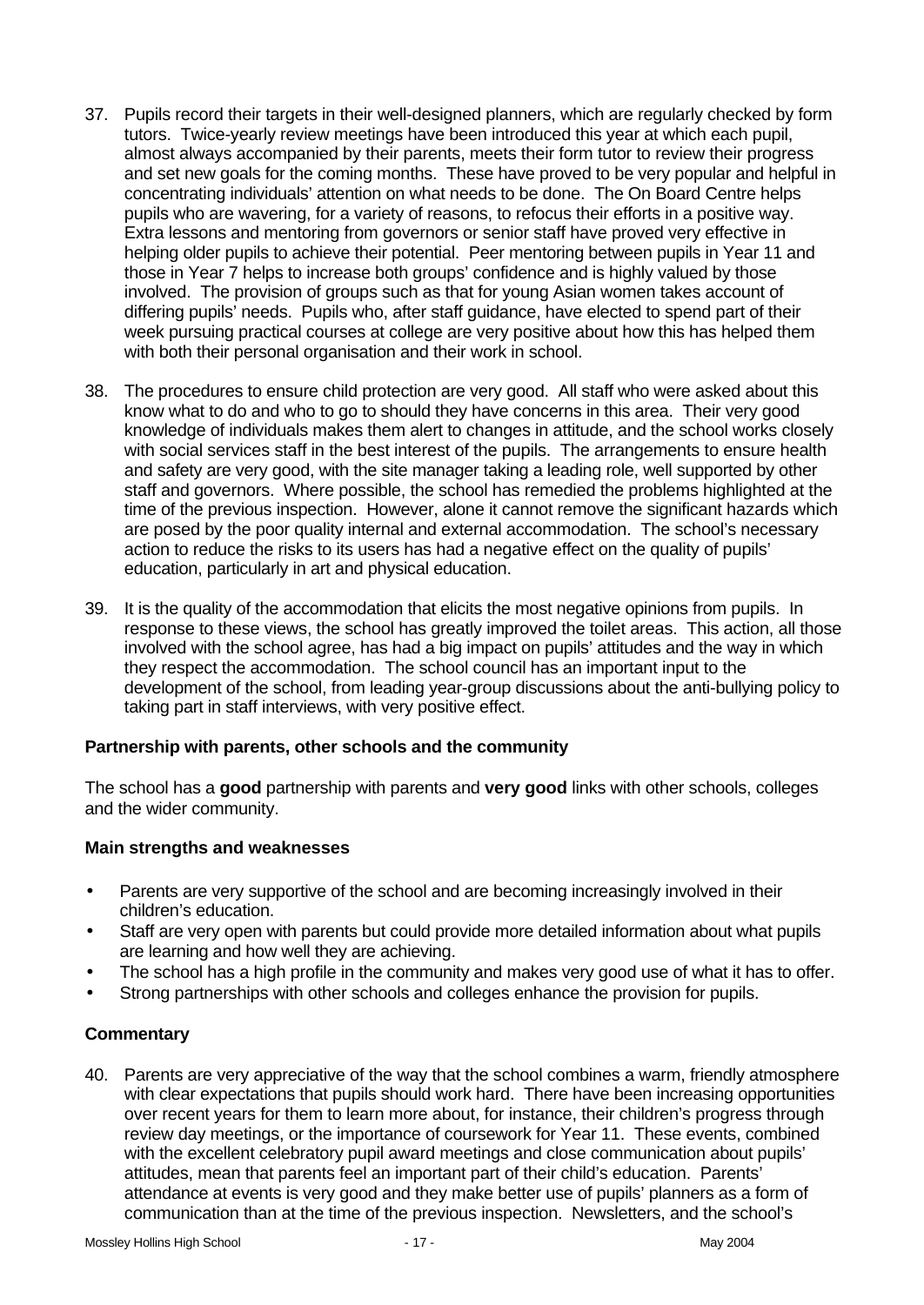interesting website, keep parents well up-to-date with wider whole school activities. However, the school does not yet provide parents with information about what their child will be learning in the coming months or give hints about how they might help. While pupils' progress reports comply with requirements, many entries say more about what has been covered and the individual's attitudes to work than they do about where their specific strengths lie and what they should concentrate on in order to improve.

- 41. The Friends of Mossley Hollins, which comprises half parents and half members of the local community, is a very lively organisation, dedicated to helping the school improve its facilities. Its members extend the school's strong community spirit into the surrounding area and are helping to improve public perception of what it has to offer. The school's involvement with such projects as a radio station, housed in school but using the expertise provided through Mossley Community Arts, and the youth forum, broadens pupils' experience as well as their skills.
- 42. Close working with other schools in Tameside and other local authorities is helping to strengthen the school's curriculum, leadership and the quality of its teaching and learning. Mossley Hollins staff also provide examples of good practice to other schools. There is very good liaison with the local college and the training agency that some older pupils attend, which helps to make such placements run successfully. Long established links with the teacher training department of a local university have brought new ideas to the school and also very good practical training for future teachers. The English department works closely with the nearest primary schools on both a paired reading project and a transition exercise which pupils start in Year 6 and complete in Year 7. The school is very open to partnership working and puts its motto of learning together into very effective practice to the benefit of all its pupils.

## **LEADERSHIP AND MANAGEMENT**

The overall leadership of the school is **very good**, that of the headteacher is **excellent.** Management is **good** and the school runs smoothly on a day-to-day basis. The work of the governors is **very good**.

#### **Main strengths and weaknesses**

- The leadership of the headteacher is excellent and he is very well supported by the senior leadership team.
- Governors provide an exceptional level of support to the school.
- There is a successful on-going strong determination to improve pupils' achievement by improving teaching and learning.
- Pastoral and subject leadership are both good overall.
- The school's financial management is very good.
- The systems for the induction of new staff and for the organisation and management of the initial teacher training of students from a local university are particularly effective.

#### **Commentary**

43. Leadership is very good overall. The outstanding leadership of the new headteacher is the most significant factor in the school's notable improvement in the last 18 months. He is very well supported by experienced and effective senior leaders whose complementary strengths make them a very effective team which has brought about the necessary boost in staff and student morale, needed to improve teaching, learning and pupil achievement. A number of successful strategies have been used so far. These include: a determination to win the hearts and minds of all people connected with the school; persuading everyone within school of the mutual benefit of everyone pulling in the same direction; involving a large proportion of the staff in a back-to-first principles look at teaching and learning; and, above all, making very good use of key outside expertise, including skilled consultancy from the local education authority and wider afield, including leading teachers from other schools.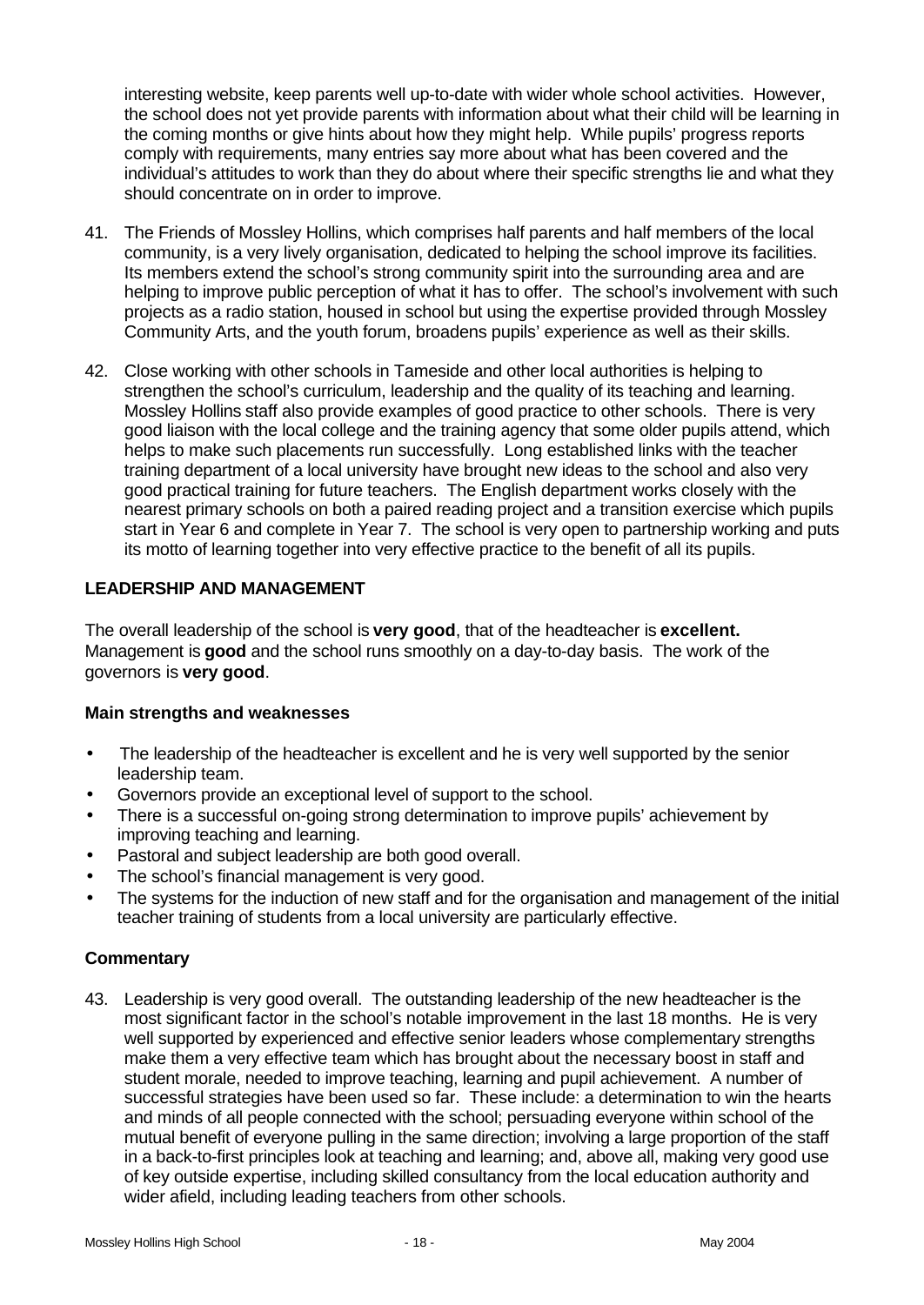- 44. This is a thoroughly inclusive school where all staff, teaching and non-teaching, feel completely valued, and the vast majority of pupils achieve well during their time at the school. The current improvement plans clearly identify the right priorities for development such as, raising attainment, maximising the contribution of staff, pupils and governors, and exploring new opportunities for the school. These are reviewed regularly, but strengthening teaching and learning is certainly out in front as the most important on-going objective of the school. A great deal of fruitful discussion has been devoted to this end during the past two years, to very good effect.
- 45. Governance is very good overall. Governors, particularly the chair and vice-chair, continue to show an exceptional level of commitment to the school. They are very actively involved as 'critical friends' and well aware of the distinction between strategic overview and day-to-day management of the school. Governors play a key role in issues such as policy development, risk assessment, inclusion and staff recruitment. They are fully involved in school development planning and review. Strong links are in place with particular subject areas. The governing body tries harder than most to ensure that the school fulfils its statutory requirements and is doing as much towards this end as can reasonably be expected. Governors are aware that ICT requirements fall short of being fully guaranteed for some pupils but also know, and are proud, that the school comes much closer to achieving this than at the time of the last inspection.
- 46. Subject leadership is generally good overall. Both leadership and management are generally good in modern foreign languages, design and technology and physical education. They are generally unsatisfactory only in art and design. In some other subjects (English, science, history, citizenship and ICT) leadership is good whist management is but satisfactory. In English, this because assessment is not as thorough as it needs to be, in science there is insufficient monitoring of pupils' work books in order to improve standards. The history department does not yet analyse data sufficiently to inform future planning and, in citizenship, assessment has yet to be securely developed in the units taught in tutor time. In ICT it is the insecure co-ordination of Year 10 and Year 11 pupils` ICT experience across the curriculum as a whole which is the sticking point.
- 47. The school runs smoothly on a day-to-day basis, the result of effective teamwork from dedicated non-teaching as well as teaching staff. The problems of the small and restricted school site and worn out buildings are not allowed to impinge more than they absolutely have to on the work of the school.
- 48. A cohesive system of performance management, supported by governors and monitored by the headteacher, is operational and is closely linked to a very effective scheme of professional development. Staff have access to development opportunities in areas identified through performance management or as priorities in the school's development plan and partnerships have been forged with many training institutions, to the benefit of the school. A very effective system of induction of all new staff operates and is much appreciated by those who have experienced it. The organisation and management of the initial teacher training of students from Manchester Metropolitan University is especially good and students spoke of benefiting enormously from their time at this school.
- 49. Pastoral leadership and management are good. Pupils are well known and very well cared for. The coordination of the provision for pupils with special educational needs is improved since the previous inspection and is now good overall but with two areas for improvement. The school meets the requirements of pupils' statements of special educational need. The requirements of the special educational needs Code of Practice are met, although more pupils would benefit from having education plans of their own. Overall provision for pupils with special educational needs is managed well by the head of the learning support faculty with responsibility for pupils with statements of special educational need delegated to the special educational needs co-ordinator (SENCO). There is too little first-hand monitoring of the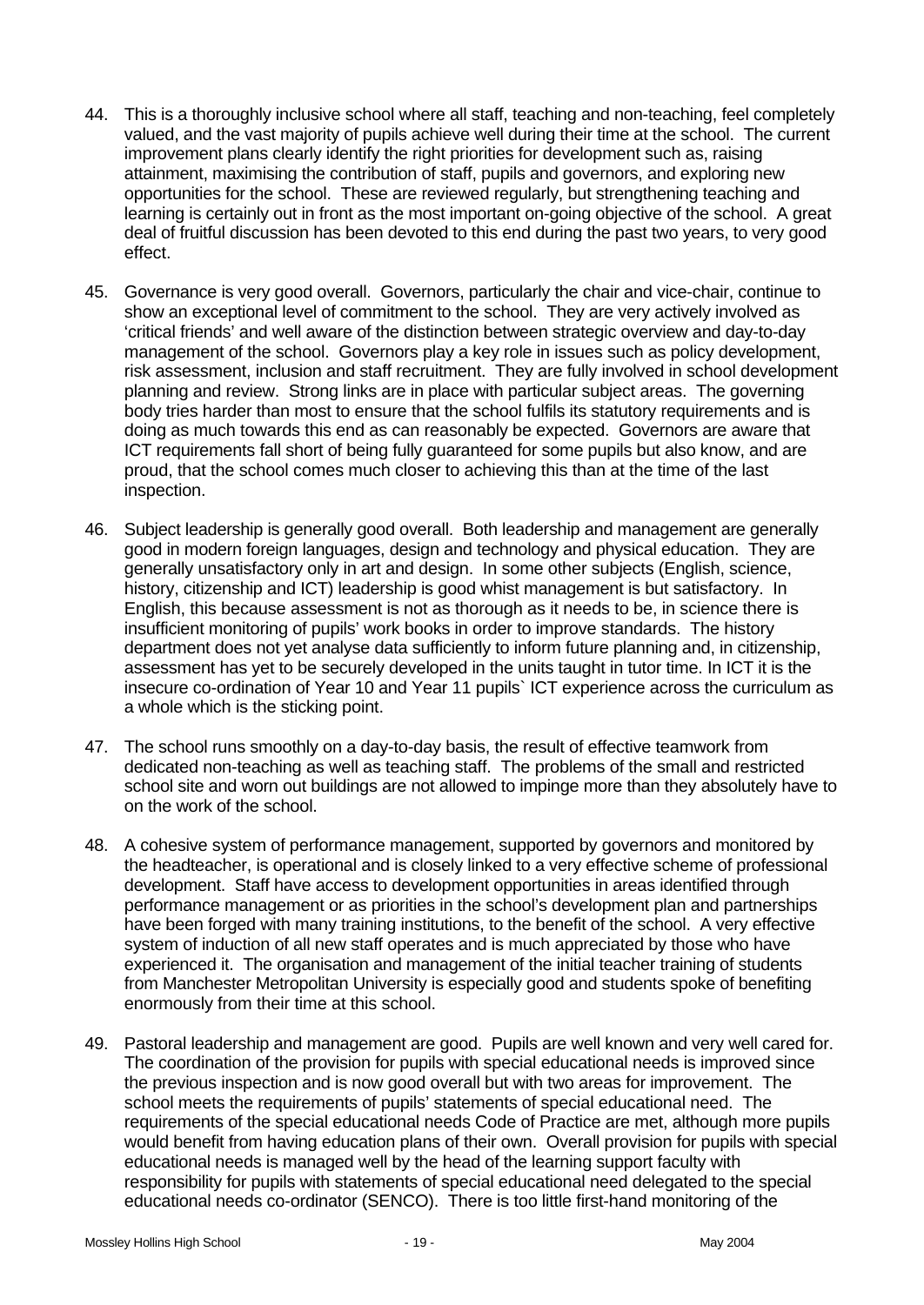teaching of pupils with special educational needs by either the head of faculty or the SENCO. The head of learning support has specific responsibility for pupils in the learning support unit and for those who are able and talented, as well as oversight of the whole school provision. This represents very good practice in educational and social inclusion and helps pupils with learning difficulties gain esteem by their association with able and talented pupils.

50. The school's financial management is very good. The business manager and vice chair of governors work very closely with senior staff and governors when drawing up the budget, which is firmly aligned to the school development plan, and when discussing its implementation throughout the year. The business manager also works closely with departmental staff during the year, helping to monitor their spending and, with her assistant, ensuring that the school gets good value when placing orders.

# *Financial information for the year April 2002 to March 2003*

| Income and expenditure $(E)$ |           |  | Balances (£)                     |
|------------------------------|-----------|--|----------------------------------|
| Total income                 | 2,416,189 |  | Balance from previous year       |
| Total expenditure            | 2,417,647 |  | Balance carried forward to the i |
| Expenditure per pupil        | 3.348     |  |                                  |

| Income and expenditure $(E)$ |           |                            | Balances (£)                        |        |
|------------------------------|-----------|----------------------------|-------------------------------------|--------|
| Total income                 | 2,416,189 | Balance from previous year |                                     | 18.048 |
| Total expenditure            | 2,417,647 |                            | Balance carried forward to the next | 16,589 |
|                              |           |                            |                                     |        |

51. The most recent audit report was very positive and the school has responded effectively to the few points for improvement that were raised. Governors are kept very well informed about the finances and have a strong input when deciding on priorities. They have a sound grasp of the principles of best value. Over two years, and with relatively average levels of funding per pupil compared with the national average, the school has reversed a deficit budget. Taking into account the good quality of education provided, together with pupils' good achievement and very good attitudes, the school provides good value for money.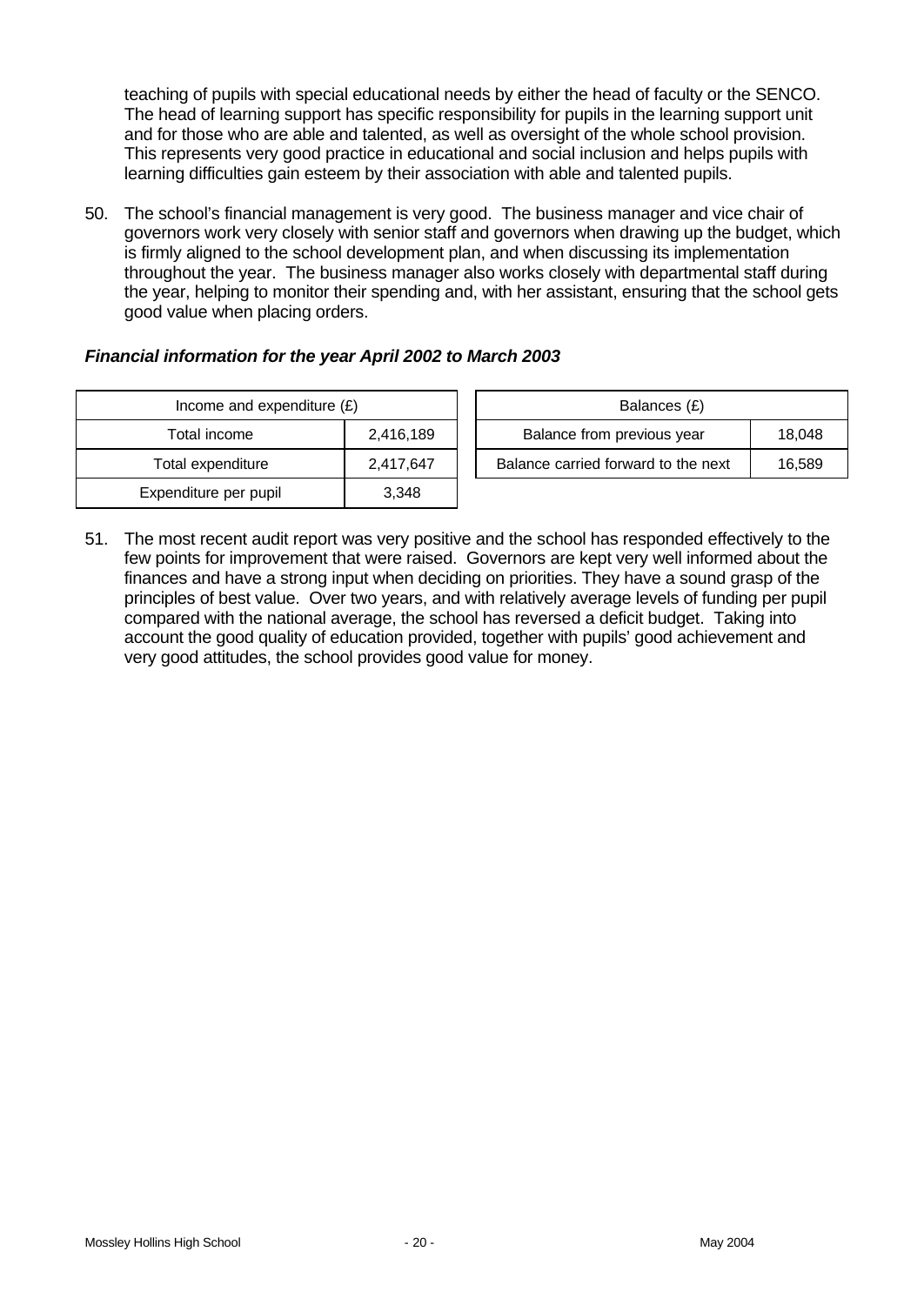# **PART C: THE QUALITY OF EDUCATION IN AREAS OF LEARNING, SUBJECTS AND COURSES**

# **SUBJECTS AND COURSES IN KEY STAGES 3 and 4**

# **ENGLISH AND MODERN FOREIGN LANGUAGES**

# **English**

Provision in English is **good**.

### **Main strengths and weaknesses**

- Standards have significantly improved by the end of Year 9.
- Results at GCSE have improved for higher attainers and at grades A\*-G. Results at grades A\*-C are still below average.
- Consistently good teaching is raising standards.
- Pupils enjoy the subject, work hard and are beginning to achieve better results.
- Leadership is good but management is satisfactory since assessment is not as consistent and as thorough as it needs to be.

- 52. Results in the end of Year 9 national tests in English for 2003 are above the national average and a significant improvement on those of the previous year. Current standards in Year 9 reflect this attainment, the result of good and consistent teaching of the National Literacy Strategy in Years 7 to 9. GCSE results in English in 2003, although well below average in grades A\*-C match the national average in grades A\*-G. This is an improvement on the 2002 results. It also points to lower and middle attaining pupils and those with special educational needs achieving well, whilst higher attainers achieve only satisfactorily. English GCSE results have been improving steadily over the last three years and current standards in work seen are not significantly different from the national average. Although girls are doing better than boys overall, the boys' results are improving.
- 53. Pupils' listening skills are very good. In all lessons seen, pupils listen attentively. Their answers to questions show that they are following the teacher's train of thought. They speak equally well. They answer questions clearly and ask them sensibly. This is true of pupils of all levels of attainment and in all years. Reading skills are actively promoted in English. There is a well thought out partnership with the local primary schools and the promotion of reading within the school as part of the national Literacy Strategy is good. Pupils read aloud in class with confidence. Writing skills are good. Pupils improve their writing throughout Years 7 to 9. By Year 9, pupils are able to express themselves clearly in a range of styles and with a sense of purpose and audience. For example, Year 9 pupils compose some very good travel brochures in a popular and informative style. The emphasis on teaching these basic skills well contributes to the pupils' success in the Year 9 national tests and represents good achievement for pupils in Years 7 to 9. This, in turn, gives pupils a more secure base for approaching GCSE work in Years 10 and 11. Here, pupils produce some good and interesting original writing, which shows an understanding of genre and use of language. However, pupils are less secure in other aspects of their writing. For example, when setting out an argument or explanation their writing is often convoluted and so lacks conciseness and sense. This particularly affects middle attaining pupils. Higher attaining pupils write with style and confidence. Overall achievement in Years 10 and 11 is also good overall.
- 54. Teaching is consistently good in all years. Some lessons are very good. Teaching is notable for its thorough preparation, very good relationships and a consistent drive to raise standards. Teachers know their subject well and actively involve pupils in learning. This motivates pupils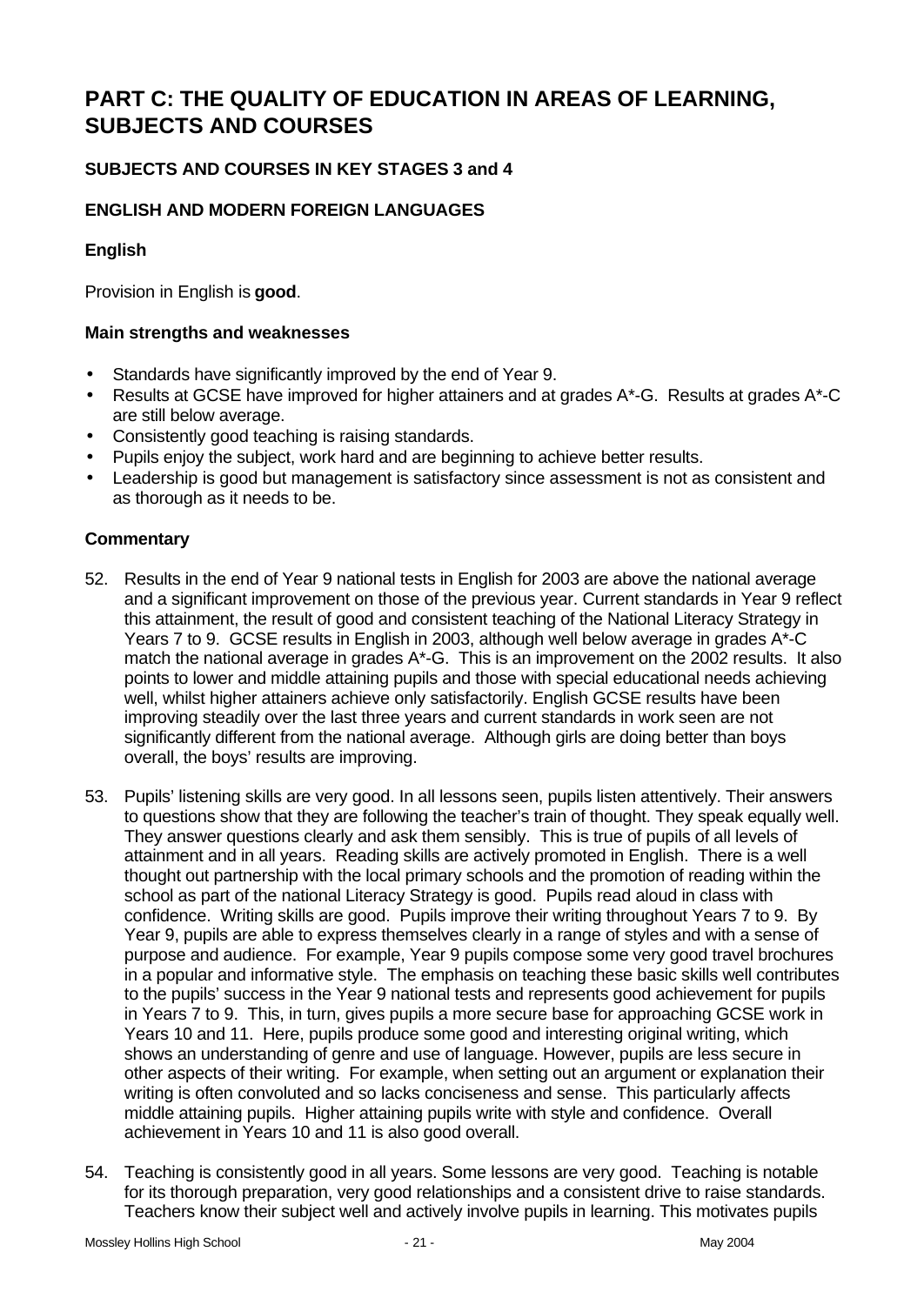and gives them an enjoyment in learning. Marking of pupils' work is conscientious but inconsistent across the department. Pupils are praised for their work but are not always told precisely how they might improve.

- 55. Leadership of the department is good. The deputy head of department currently leads an enthusiastic team in the absence of the head of department. He is providing vision, purpose and a growing sense of consistency in approach. The department is characterised by a willingness to embrace new ideas and a determination to improve standards. This has been achieved dramatically in Years 7 to 9 and partially in Years 10 and 11. Management, on the other hand, is satisfactory. Information and communication technology (ICT) is very well embedded in the curriculum and most teachers have good ICT skills, but assessment is not as thorough as it needs to be if standards are to continue to rise.
- 56. Improvement since the last inspection is good. Standards have risen in Years 7 to 9. Teaching has improved. Pupils are encouraged to be independent learners and resources are much improved. The challenge to the department is to make the GCSE results as good as those achieved by pupils at the end of Year 9.

#### **Language and literacy across the curriculum**

57. Standards of literacy are good overall. The school has worked hard to promote the literacy development of pupils. There has been specific in-service training not only on literacy in general but also on developing pupils' writing skills in various subjects. Consequently there is a good level of awareness in departments about the importance of literacy. The National Literacy Strategy is very well taught in English in Years 7 to 9. The current Year 10 benefited from this approach. Standards of writing are better than average by the end of Year 9. While many departments are striving to develop literacy within their subject area, some departments are not as far ahead as others. In history and religious education, pupils are encouraged to write at length, using appropriate vocabulary. Subject specific vocabulary is used in all subject areas. In mathematics there is a strong emphasis on oral and written communication. However in art and, to a lesser extent in geography, literacy development is unsatisfactory. There is no written evaluation of work in art and no opportunities for pupils to discuss their work. In geography, mis-spellings go uncorrected.

#### **Modern foreign languages (French and Spanish)**

Provision in modern foreign languages is **good**.

#### **Main strengths and weaknesses**

- The quality of teaching and learning is good.
- The department is well led and managed.
- Assessment procedures are good.
- Too few pupils use the foreign language to ask for information or help.
- Pupils do not correct their written work sufficiently.

# **Commentary**

58. The results of the teachers' assessments of pupils' standards of attainment in **French** and **Spanish** at the end of Year 9 have improved over the last two years and indicate that they are above average. Current standards in Year 9 are average. Pupils' understanding of the foreign language, which is used consistently by all teachers in the classroom and which they hear from cassette, is good. Pupils speak and read aloud confidently, competently, willingly and with clarity. Their pronunciation is good. They show a good understanding of the texts that they read, and teachers constantly check this with effective questioning. Pupils write at an appropriate level and with reasonable accuracy. By Year 9, most pupils recognise and use the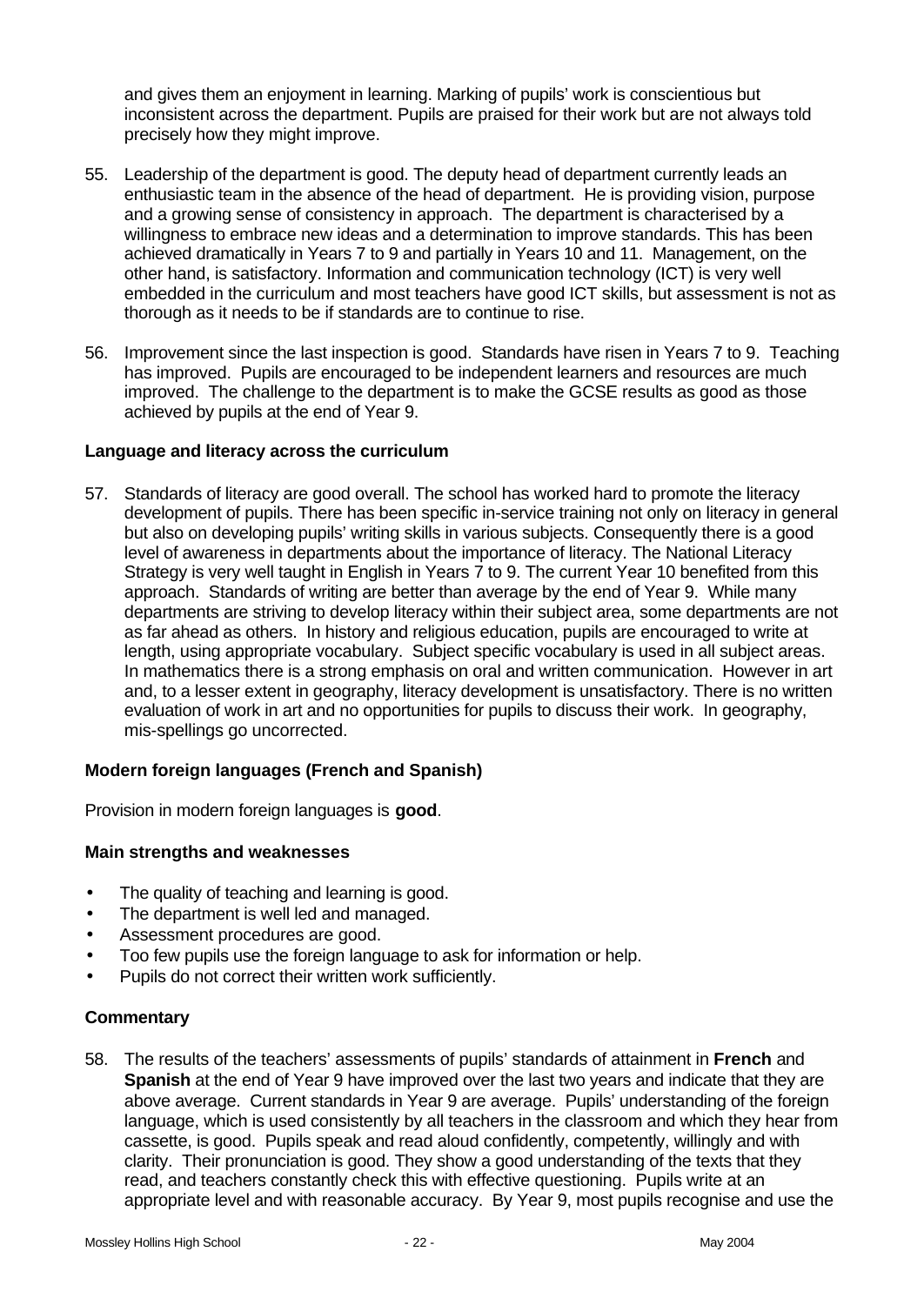past tense, although some pupils are still not always secure in its use. All pupils achieve well, and over time they acquire a wide range of useful vocabulary, verbs and relevant constructions to help them in their work. In most lessons, there are good opportunities for pupils to develop memory skills. Pupils with special needs are well integrated into their classes, are well known to teachers, and they make similar progress.

- 59. In the GSCE examinations in 2003, results were below average in **French**: boys performed better than girls, particularly at grades A<sup>\*</sup> and A. On the other hand, results in Spanish were significantly below average, particularly for boys. The continuity, progression and motivation of these pupils had been affected by the long-term absence of a teacher in a recent year. Current standards in Year 11 are below average overall, close to average in **Spanish** and below average in **French**. They have improved considerably recently, the result of the concerted efforts of staff within the school aided well by support from expert staff from another school. Pupils' achievement is therefore good overall. Preparation for the forthcoming GCSE examinations has been very thorough. The foreign language assistants have been used effectively to work with small groups in each language to improve oracy. Pupils have revision booklets and CDs to help with the reading and listening elements. Pupils write with reasonable accuracy in **French** and **Spanish,** using three tenses and giving opinions. Teachers have moderated the coursework very closely.
- 60. The quality of teaching and learning is good overall. Pupils' attitudes are conducive to good learning. Teachers' subject knowledge is very good, and they use the foreign language consistently and very effectively in every lesson. At present, however, too few pupils reciprocate in the foreign language, for example, by asking routinely for information or help. Teachers plan their lessons well, with a sharp focus on the learning objectives. All lessons have the same format, with a short activity for revision at the beginning, when pupils have the opportunity to recall vocabulary, and an evaluation at the end. Lessons contain different activities and skills to engage and challenge pupils: pupils are productive and work at a good pace. Good use is made of time: in some lessons, for instance, an egg timer ensures that limits for the completion of tasks are never exceeded. The use of ICT to present topics in a visual form injects pace and added interest into some lessons, as in a very good **Spanish** lesson in Year 10 on the weather. Other resources, such as mini whiteboards, are used effectively to help pupils acquire and consolidate vocabulary and constructions. Homework is set and marked regularly, with targets for pupils to improve. Too few pupils, however, redraft or complete corrections to improve the accuracy of their written work.
- 61. The faculty is well led and managed, and there is a shared determination among the team to achieve high standards. They have worked very hard to implement successfully the new framework strategy, and its ideals pervade most lessons, at all levels. Teachers make a good contribution to the development of pupils' literacy. Assessment procedures are good, and the information is used effectively to set and to monitor target grades. Many pupils have had contact with the **French** and **Spanish** assistants over the last two terms, and this has helped to promote pupils' cultural development. Recent improvement has been good overall.

# **MATHEMATICS**

Provision in mathematics is **good.**

#### **Main strengths and weaknesses**

- Teaching is good and all pupils achieve well throughout the school.
- Results in Years 7 to 9 have improved steadily over recent years.
- Results in Years 10 and 11 compare well with whole-school performance.
- Assessment data is used well to track progress and to set targets.
- There is insufficient use by pupils of ICT.
- Development planning does not adequately address the needs of the department.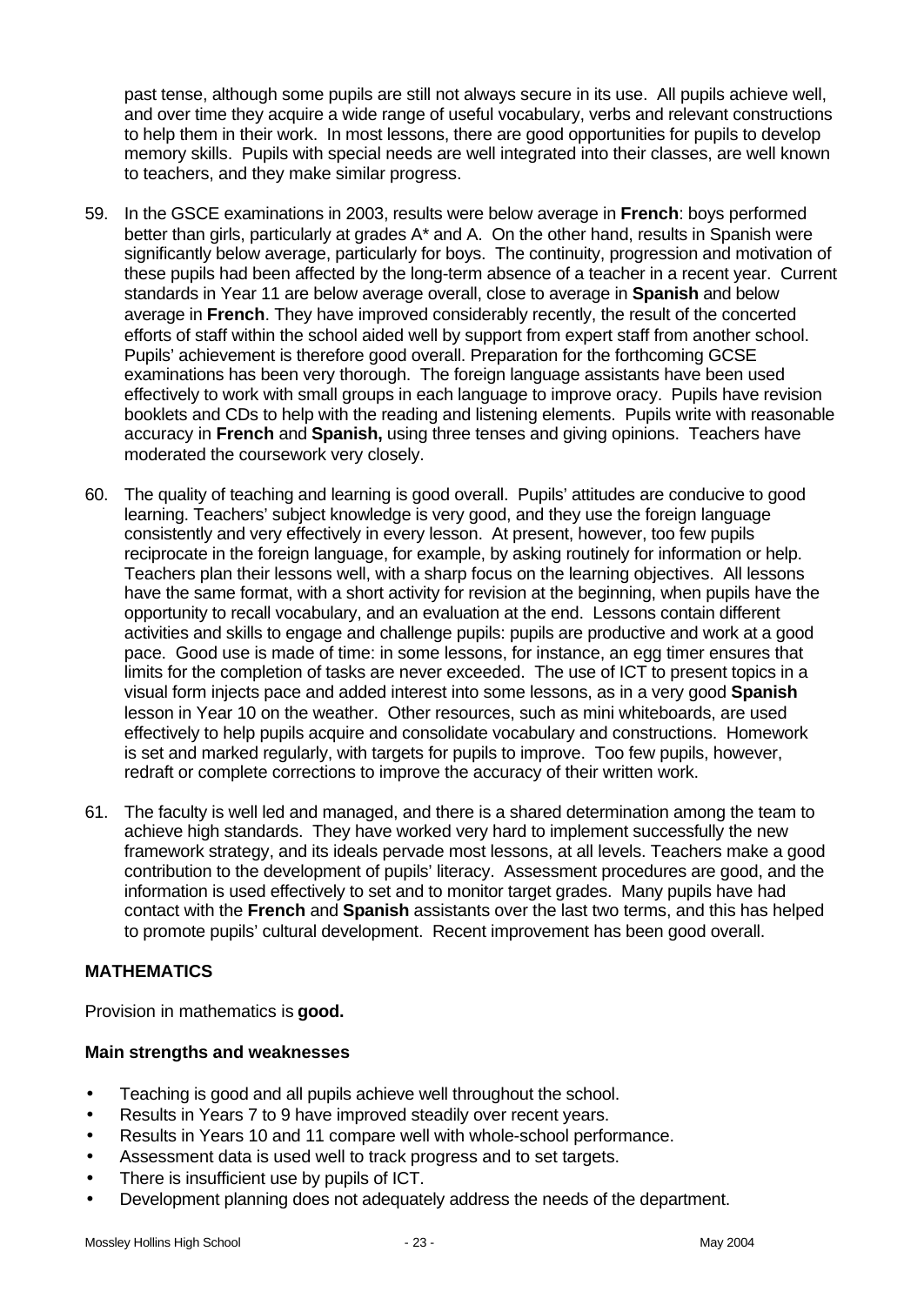### **Commentary**

- 62. National test results at the end of Year 9 in 2003 were below the national average but performance has improved steadily since 1999. The latest average point score was the highest since 1999. Current standards are average in Year 9, and the achievement of all groups of pupils is good in Years 7 to 9. Pupils enter the school with attainment a little below average and progress is above the national trend, with a good proportion of pupils gaining level 7 or better.
- 63. GCSE results in 2003 were broadly in line with the national average. All pupils achieve well in Years 10 and 11. GCSE results show good progress from Year 9. They have varied over recent years but have usually compared well with overall performance in the school. However, the department's policy of entering the top set for GCSE in Year 10 has not been successful in raising the proportion of the highest grades gained. The percentage of pupils gaining any GCSE grade was above the national average and pupils in the lowest sets also receive external accreditation through a Certificate of Achievement. Current standards in Year 11 are average. Work is well matched to prior attainment in lessons. Work in books is generally at a challenging level and shows good coverage of number and algebra, shape and space, and data handling. There are some opportunities for pupils to apply mathematics in practical and real-life contexts. There is insufficient use by pupils of ICT in their learning. Pupils have some experience of spreadsheets but difficulty in gaining access to the ICT rooms has limited their opportunities, and graphic calculators are not available. Provision for pupils with special educational needs is good. Lower sets are smaller so that pupils receive more attention from the teachers, and there is valued help from teaching assistants.
- 64. Teaching is good in all year groups and teaching styles have developed well since the last inspection. Teachers now involve pupils much more in their own learning through effective discussion and interesting activities, although wider questioning to the whole class would help to involve all pupils. The developments promoted in school and through the National Numeracy Strategy in terms of lesson planning and structure are clearly apparent in the work of the department. Teachers work hard, set a good pace and use resources well. Relationships are very good. Pupils respond well, are cooperative, and behaviour is very good. Pupils willingly demonstrate at the board, work in pairs and take part in mathematical games. Assessment of learning is good. Work is generally marked well with supportive comment and some grading. Assessment data is used effectively to track pupils' progress through the curriculum and to set targets. Pupils have a very good awareness of how they are progressing.
- 65. Management of the department is good. Day-to-day administration is effective and teaching and learning are well monitored through lesson observation and informal scrutiny of pupils' work. Leadership, however, is satisfactory. The Head of Faculty is a good role model and has been effective in developing teaching, but there is insufficient sense of vision for the department. Improvement since the last inspection is good overall. For, instance, the quality of teaching is now a strength of the department, there is more practice of mental skills, and pupils are much more involved in their own learning through discussion and more interesting learning activities.

#### **Mathematics across the curriculum**

66. Standards of mathematics across the school are satisfactory overall. Most pupils have a good recall of number facts and some are able to discuss how to do calculations. Pupils have some mathematical experience in other subjects, such as measurement and scaling in art, design and technology and physical education, and coordinates and graphical work in geography and science. They generally cope well with the mathematical demands of such work, although some graphical work is not of a good standard. The mathematics department is implementing ideas from the National Numeracy Strategy and has prepared a whole-school numeracy policy. This explains the nature of numeracy but does not help other departments to look for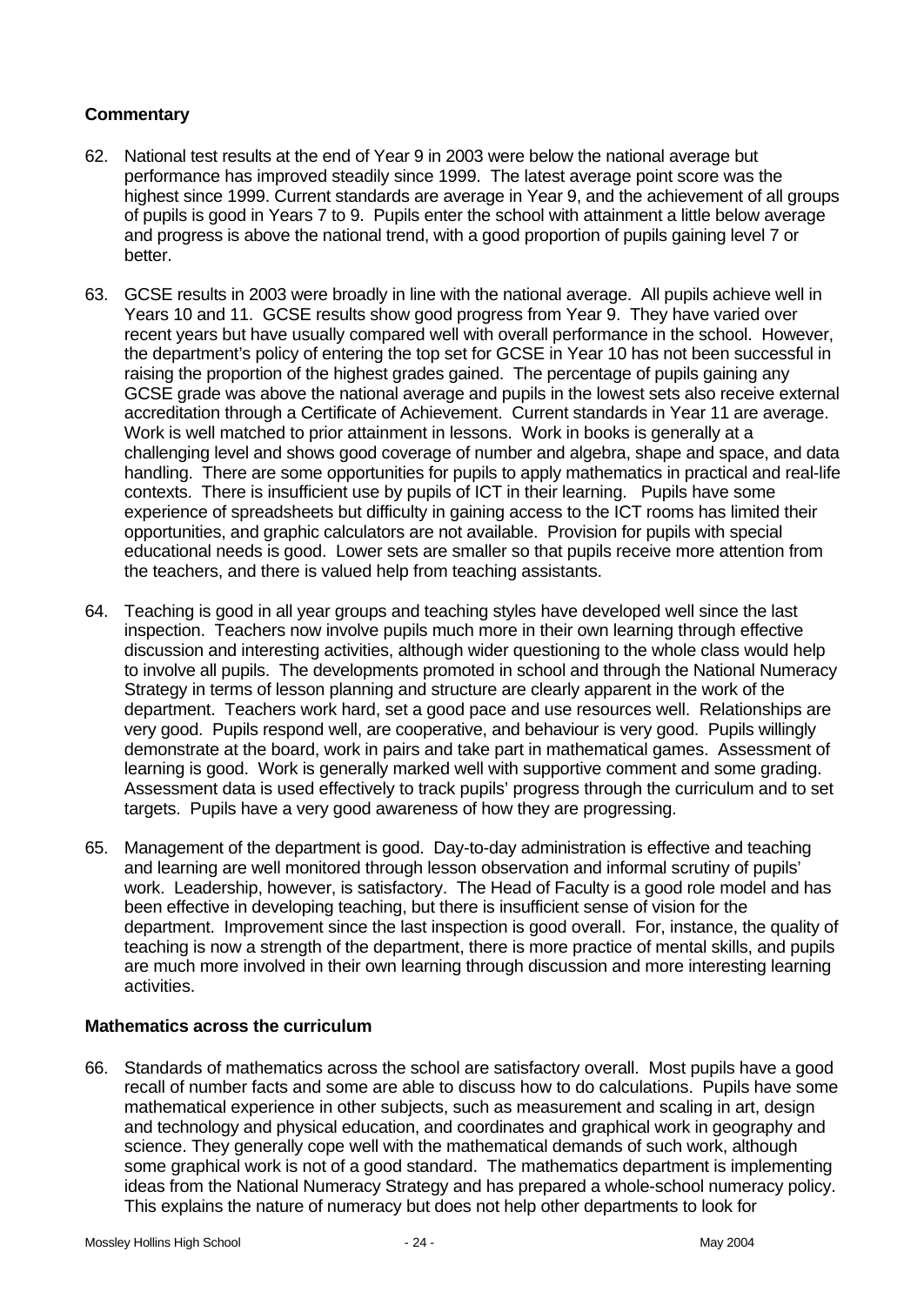opportunities to contribute to numeracy development, and there is, in consequence, limited evidence of this.

## **SCIENCE**

Provision for science is **good.**

#### **Main strengths and weaknesses**

- Standards are broadly average in all years.
- The quality of teaching and learning is good.
- Relationships between staff and pupils are very good.
- Leadership of the subject is good.
- Marking of pupils' work is inconsistent and the monitoring of pupils' work books in order to improve standards needs improving.
- Some accommodation is unsatisfactory but due for refurbishment soon.

- 67. Test results at the end of Year 9 were close to the national average and in line with expected performance based on individual pupils' performance in previous national tests. The 2003 results showed improvement on the previous four years and the trend was above the national trend. Current standards in Year 9 are also broadly average. All groups of pupils achieve well in Years 7 to 9.
- 68. Results obtained by Year 11 pupils in double award science in 2003 were in line with national averages for both boys and girls. The results have improved in the past three years. Some pupils sat the single award science examination and all were awarded a grade. Current standards at the end of Year 11 are average. The achievement of all groups of pupils in Years 10 and 11 is good. Most pupils have a sound knowledge of scientific concepts and have regard for moral and social implications of science, particularly genetic engineering. Pupils are adept in practical lessons and interpret observations well.
- 69. The quality of teaching and learning is good overall. In some lessons in Years 10 and 11 it is very good. Teaching is often energetic and challenging but a few lessons, particularly in Years 7 to 9, lack sufficient pace. Lessons are well planned to include all pupils and delivery increasingly involves the use of ICT by teachers but pupils do not currently have ready access to computers in science. Pupils respond well to the high expectations of teachers and in such circumstances make good progress. Relationships between pupils and staff are very good. Targets are set for all pupils and regular testing allows progress to be monitored and targets reviewed. However, marking in pupils' books is inconsistent, often lacking guiding comments. Literacy skills are promoted by extended writing tasks in some groups and by encouraging pupils to read out aloud. Pupils' learning is better in Years 10 and 11 where they respond particularly well to challenging concepts. Pupils' knowledge and understanding of atomic structure and natural selection was very good.
- 70. Leadership of the subject is good and staff work closely as a team. Management, on the other hand, is satisfactory, the main area for improvement being the monitoring of pupils` work books in order to improve standards. Despite partial refurbishment, accommodation remains unsatisfactory but further upgrading work is planned. The department is well resourced and is ably serviced by two laboratory technicians who give good support to the pupils. Improvement since the previous inspection has been good, brought about in recent years as a result of incorporating target-setting and by providing structured revision opportunities in Years 9 and 11. This has brought about improved results in the national tests and at GCSE.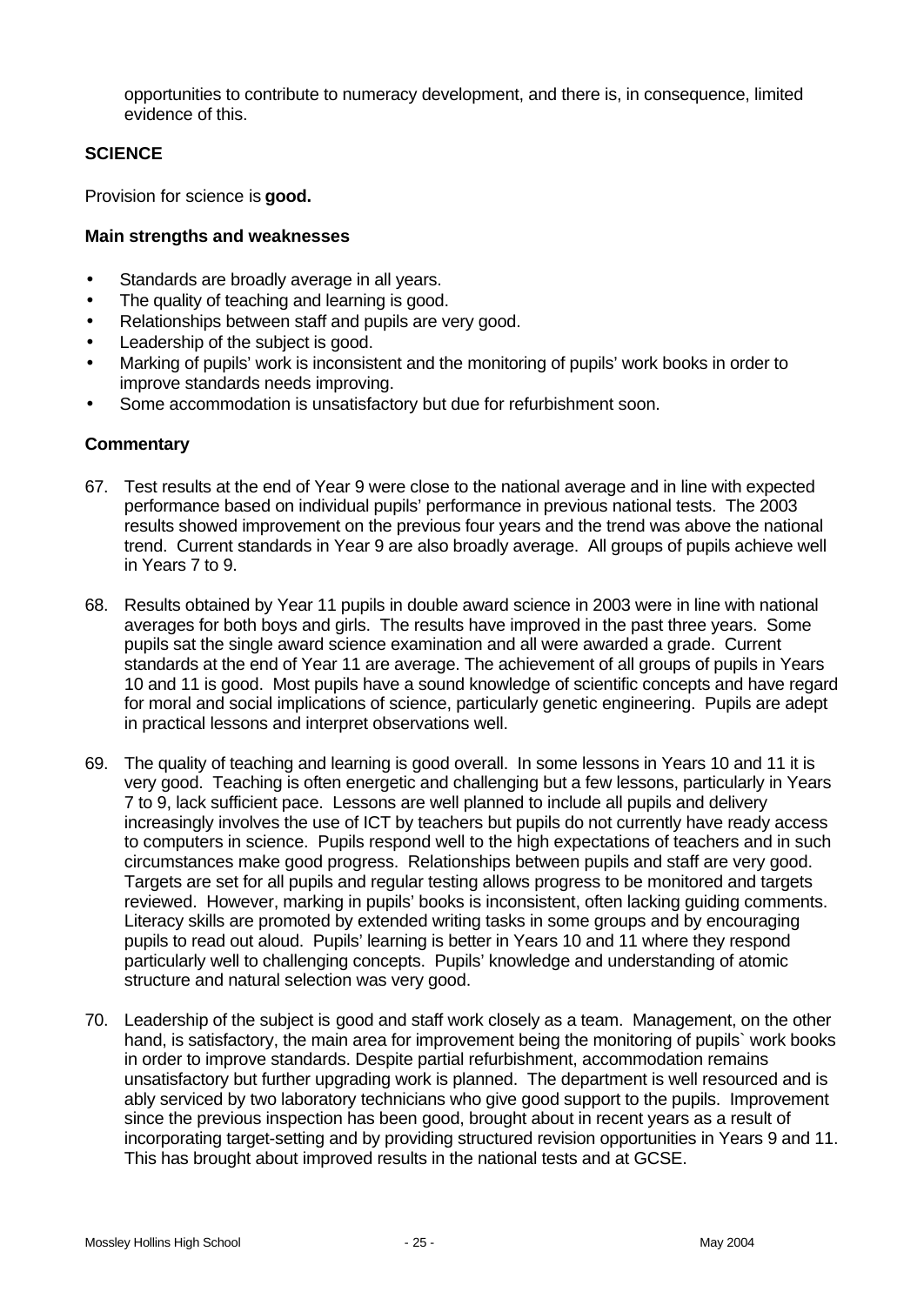## **INFORMATION AND COMMUNICATION TECHNOLOGY**

Provision for ICT is **satisfactory.**

#### **Main strengths and weaknesses**

- Leadership is good: it has clearly defined priorities for developing ICT at subject and whole school levels, and has brought about significant improvement since the last inspection.
- Management is satisfactory but the ICT experience that some pupils in Years 10 and 11 receive is not co-ordinated as well as it ought to be.
- The quality of both teaching and learning is good.
- All pupils achieve well in Years 7 to 9; the main area for improvement is in Years 10 and 11.

#### **Commentary**

- 71. Current standards are broadly average and all pupils achieve well in Years 7 to 9. Pupils are able to demonstrate how to use advanced features of office applications, and their work shows clear consideration of the needs of various audiences. Pupils evaluate each others' work and offer constructive and critical feedback to improve learning. However their use of ICT to support investigations through the handling of data, and computer modelling needs further development.
- 72. The statutory curriculum for ICT in Years 10 and 11 is not completely secure. Achievement for those pupils taking ICT courses in Years 10 and 11 is good, but just satisfactory for those pupils who do not take an ICT examination course and have limited access to ICT in other subjects. In the 2003 GNVQ assessments, the results were above the national average. Current assessments of the GCSE double award ICT course indicate just below average attainment for Year 11. However, the current Year 10 group taking the full Intermediate GNVQ in ICT is attaining standards that are broadly average for this course. All pupils studying the ICT courses respond well to the challenging tasks demanded by the coursework and they have secure knowledge of ICT systems and applications. In Year 11, pupils demonstrate and explain how to use the advanced features of a database application to their peers. In Year 10, pupils are able to research and specify computer systems to meet the needs of a range of end users.
- 73. The quality of teaching is good overall. In some lessons it is very good because the specialist knowledge of the teacher is able to extend the learning of higher attaining pupils through skilful use of challenging questions. The introduction and adaptation of National Strategy materials into Years 7 and 8 is setting high expectations of all pupils. Teachers use a range of teaching strategies that engage all pupils in learning, and relationships with pupils are always positive, good humoured and purposeful. Lessons are well planned and pupils understand what is expected of them. All pupils respond to their teachers with respect and enjoy learning. They support each other through discussions, and willingly share and demonstrate their work to their peers. Pupils are aware of their progress and understand how to improve their work further.
- 74. Leadership of ICT is good. The Subject Leader has clearly prioritised key areas for development and shares his specialist subject knowledge effectively with colleagues to support their teaching. The school's leadership has a strong vision of how ICT can enhance teaching and learning through the use of presentation technology and has targeted its resources appropriately. The management of ICT is but satisfactory, however. Assessment procedures for pupils in Years 7 to 9 need further development, and the monitoring of teaching and learning needs to improve. Pupils in Years 10 and11 who do not take an ICT examination course have access to ICT but it needs to be coordinated more carefully. The teaching of ICT capability has improved and resources now exceed the national ratio. The course provision for pupils aged 14 to 16 has also improved, and pupils aged 11 to 14 receive their national curriculum entitlement to ICT through taught courses. Improvement since the last inspection is therefore satisfactory overall.

# **Information and communication technology (ICT) across the curriculum**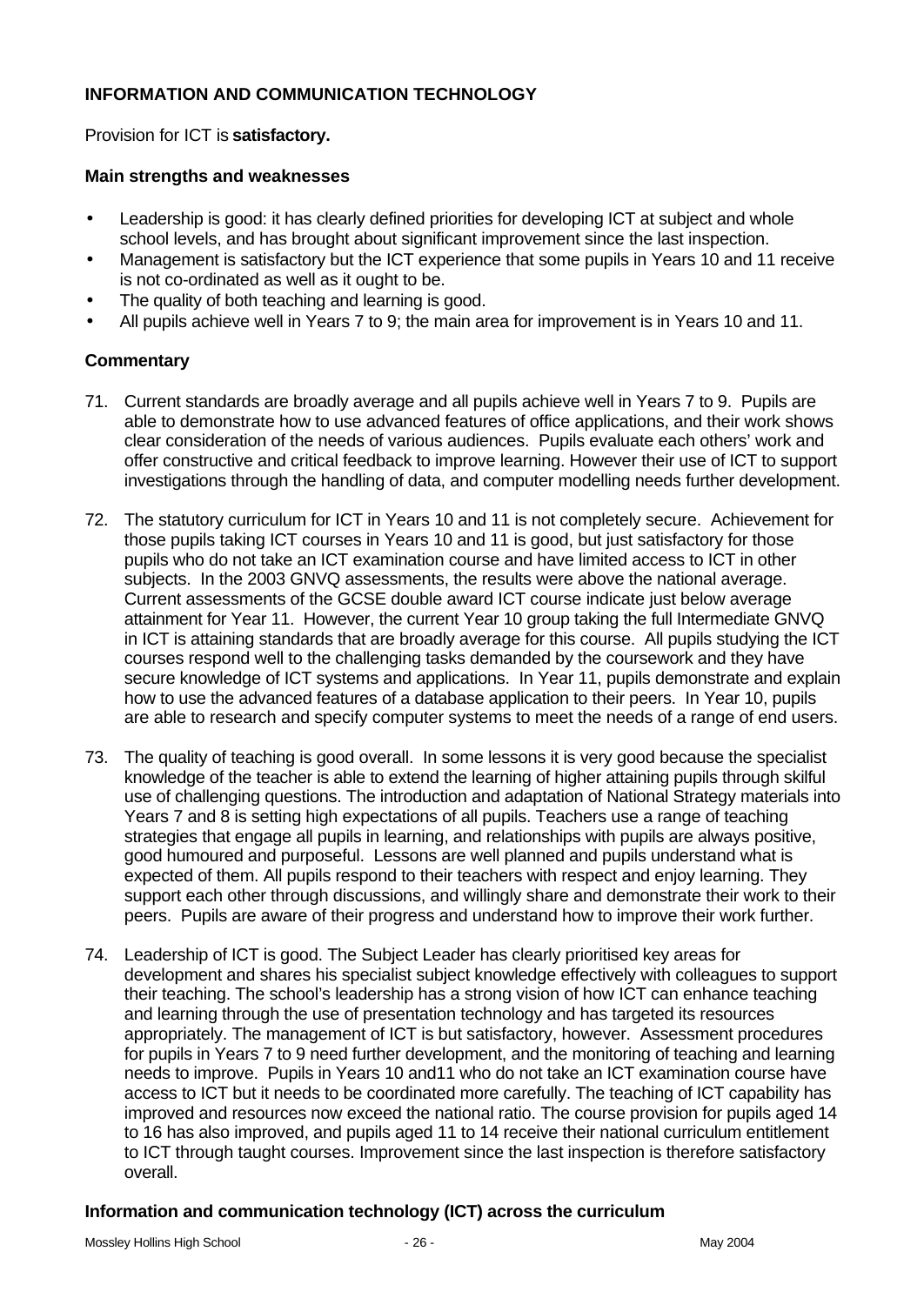- 75. Pupils' ICT competence is satisfactory but the use of ICT across the broader curriculum is unsatisfactory. Teachers` use of ICT is much improved across the school. For instance, it is good and improving in English when used in a creative way to support writing and in drama where the digital video camera is used to increase pupils' analysis of performance. In modern foreign languages and design and technology, ICT is used well by teachers to present topics in a visual form, thereby injecting pace and added interest into some lessons. Interactive white boards have been installed very recently in history and already teachers are using them to great effect. On the other hand, there is still insufficient use of ICT by pupils themselves. Too little of their learning takes place yet through the medium of ICT. For instance, delivery of lessons increasingly involves the use of ICT by teachers but pupils do not currently have ready access to computers in science. The application of pupils' ICT skills is unsatisfactory in mathematics, art, geography and music. Too little use is made of ICT to support the learning needs of pupils with special educational needs.
- 76. Pupils use the Internet to support their research for projects in a range of subjects, but with greater impact in citizenship and physical education. In design and technology, pupils use ICT to design products and to present ideas, but its use for manufacture needs further development. For pupils in Years 10 and 11 that do not take a specialist course in ICT, their learning in this National Curriculum subject is entirely through other subjects. The use of ICT in these subjects is not planned and monitored systematically enough to ensure completely that pupils' experience of ICT has the breadth and challenge necessary to ensure that they are all taught the full ICT statutory curriculum.

## **HUMANITIES**

## **Geography**

Provision for geography is **satisfactory**.

#### **Main strengths and weaknesses**

- Staffing problems have affected standards in recent years.
- The new head of department has made strenuous and successful efforts to turn the department around, but there is work still to be done.
- Current standards are below the national average at the end of Years 9 and 11 but pupils' coursework is of a good standard.
- Relationships between teachers and most pupils are good and pupils are engaged and attentive in lessons.
- Assessment at the end of Year 9 is not yet secure.

- 77. Teachers assessed pupils' work at the end of Year 9 in 2003 as above the national average. Standards of work seen during the inspection, however, were below the national average. This is because pupils' work is not being assessed accurately to identify their levels of attainment at the end of Year 9. Pupils' achievement in Years 7 to 9 is satisfactory compared to their attainment on entry to the school. They acquire a good knowledge of geographical terms although many are reluctant to use the appropriate language in their written work. They learn a range of geographical skills but they are not developed to a high standard. Pupils with special educational needs and those who are able and talented do not achieve as well as they could. Most of the time the demands made upon them, and the tasks and materials used, are the same as for the whole class.
- 78. The 2003 GCSE examination, results showed significant improvement on those of the previous year but were still well below the national average and pupils tended to do less well in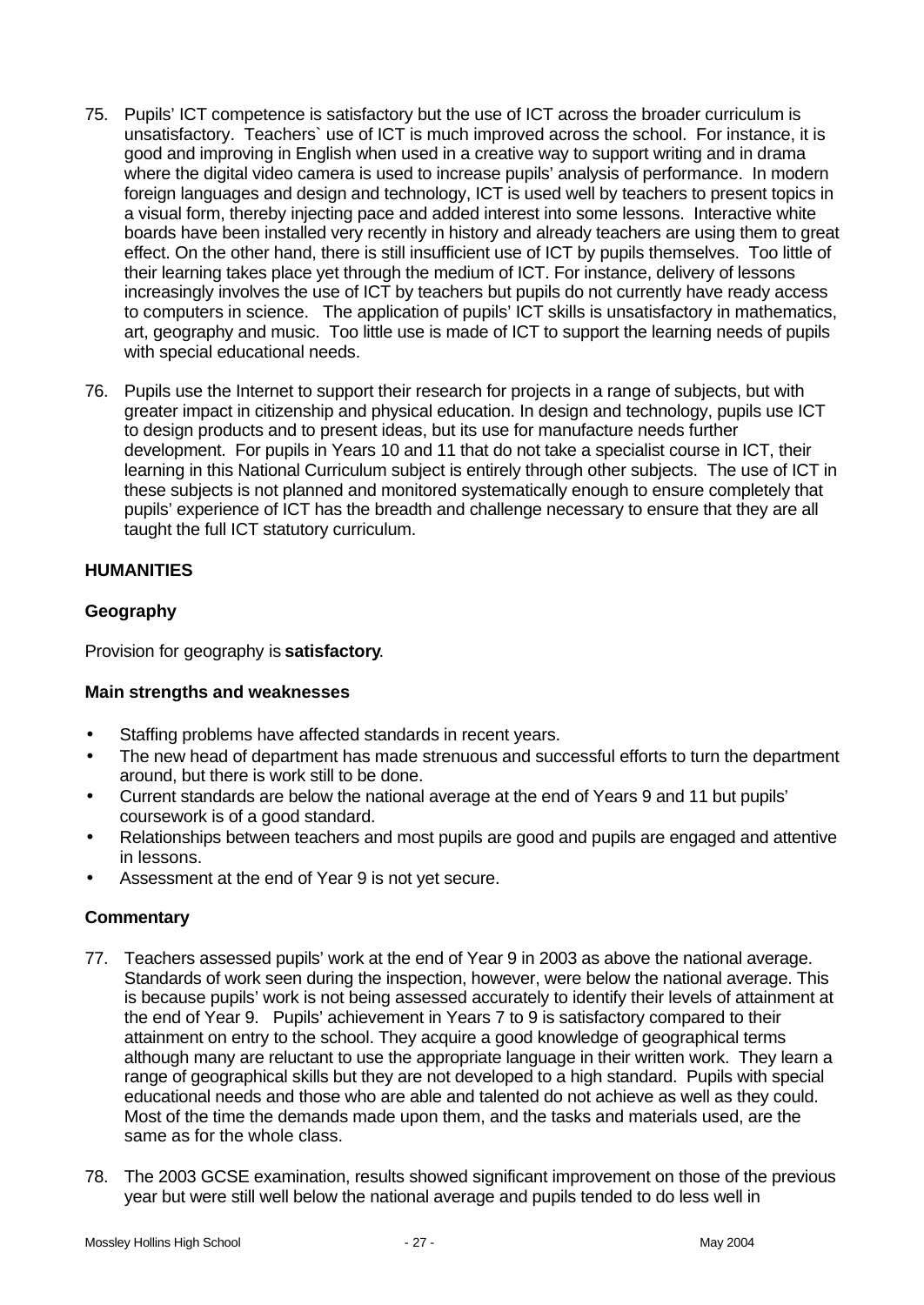geography than in their other subjects. Girls' results were very much better than those of boys and were much closer to the national average. Current standards in Year 11 are below average. Achievement at this stage is satisfactory overall. Pupils' coursework is of a good standard and allows them to show their capability in geographical enquiry but their knowledge and understanding of much other basic geography is limited.

- 79. Teaching and learning are satisfactory. The new head of department has worked hard and successfully to develop a systematic approach to teaching so that pupils know what they are expected to do. Lessons are carefully planned and appropriately resourced. Relationships with most pupils are good and the often lively, energetic style of delivery engages pupils' interest so they are keen to respond, work well and learn effectively. Pair work is extensively used to encourage pupils to learn with and from each other. However, the main focus of planning and of the delivery of lessons is on teaching rather than on pupils' learning. The reliance on using pupil's prior knowledge or their own ideas about geographical concepts and processes that are outside their experience, does not lead to good learning of geography. Their learning is not sufficiently assessed during lessons or through assessment of their written work.
- 80. Leadership and management are satisfactory. The head of department has a good sense of purpose and has created a good team. His energy and enthusiasm make him a good role model. He has worked hard to introduce some stability into the difficult staffing situation. Although one of the specialist rooms is too small for group work, both rooms are attractively decorated with displays of pupils' work and other relevant materials and provide a good atmosphere for learning. However, the work of the department is not sufficiently focused on ensuring that all pupils produce good quality work that is based firmly on the requirements of the National Curriculum and that will support pupils well in the study of geography at higher levels. Improvement since the previous inspection is satisfactory overall. Teaching has improved. Coursework has improved. Teaching and learning are formally monitored. However, assessment at the end of Year 9 is not yet completely reliable and the use of ICT is still underdeveloped.

#### **History**

Provision for history is **good**.

#### **Main strengths and weaknesses**

- Results in tests at the end of Year 9 and in GCSE were below average in 2003 but have improved over the last three years.
- Good learning results from the creative strategies being developed by teachers.
- Pupils have positive attitudes and achieve well.
- Good departmental leadership and teamwork are combining to raise standards.
- Assessment is used well but incomplete work is not followed up and data is not used well in planning.

- 81. Results in tests at the end of Year 9 were below average in 2003 but have risen steadily over the last three years. Standards seen during the inspection are broadly average. Pupils enter the school with standards which are below average in history and make good progress during Years 7 to 9. All groups of pupils achieve well. Impressive work was seen during the inspection demonstrating that pupils develop the higher skills of analysis in, for example their individual research on World War II and in empathy, seen in work such as 'interviews with Hannibal'. Lower attaining pupils are keen to participate in lessons but some of their written work remains weak and incomplete.
- 82. In 2003, GCSE results though still well below average have again slowly risen in recent years, though there was a dip in 2002. Current standards in Years 10 and 11 are closer to average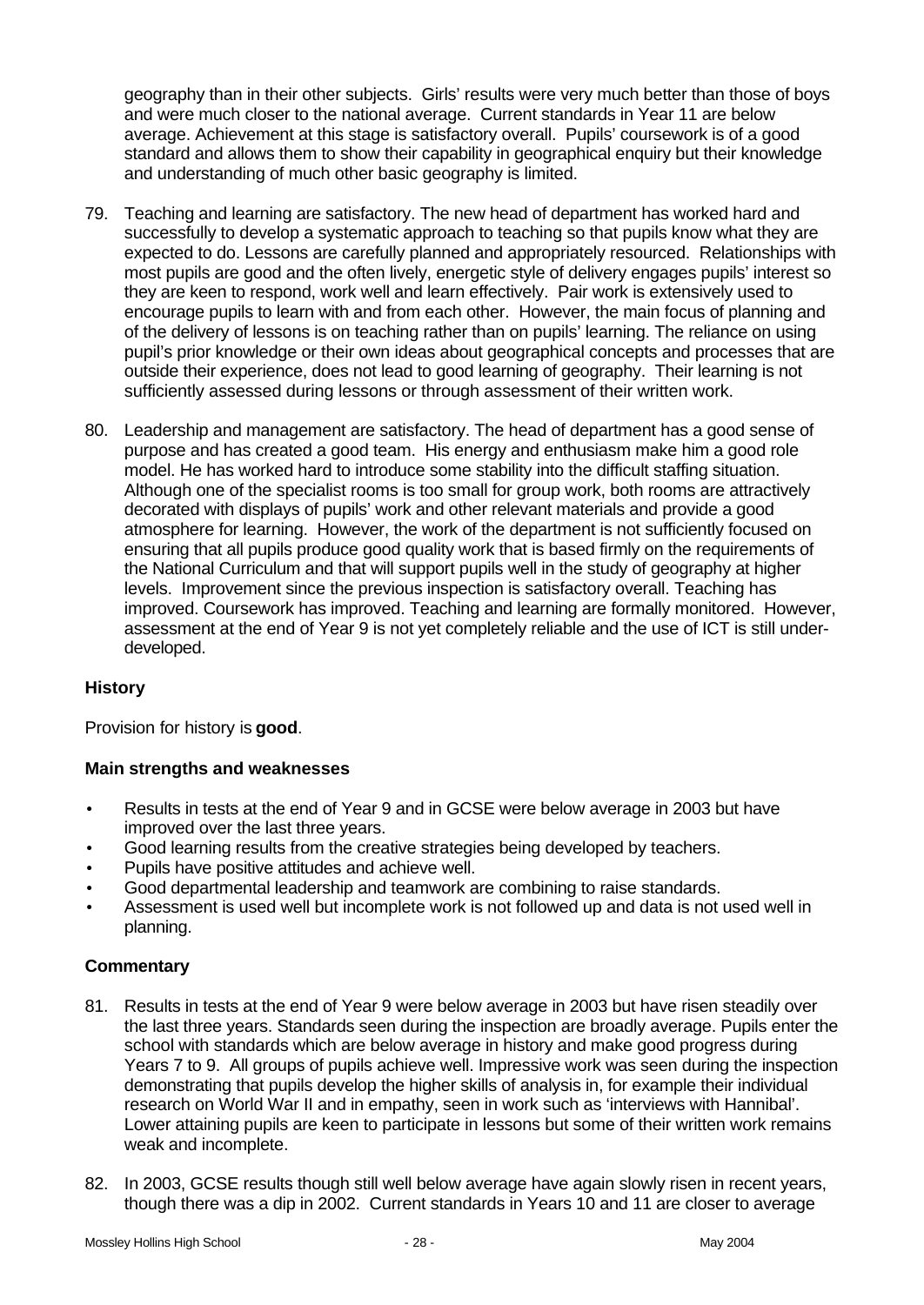reflecting the good quality teaching the pupils receive. Most pupils achieve well and the work of some higher attaining pupils is above average. Pupils can compare, contrast and evaluate the material they study and work in a methodical and well-organised way. Boys performed less well than girls and less well than boys nationally.

- 83. Teaching and learning are good overall and sometimes very good. Teachers have expert subject knowledge, and impart it with humour and enthusiasm. Good attention is paid to developing pupils' literacy with a well-planned balance of reading, writing, discussing and debating in lessons. Pupils' personal development is also fostered effectively. The pupils respond positively to the many opportunities to participate in lessons and it is clear that all the teachers have worked hard to develop new strategies for learning. The media is used well along with useful Internet research. Relationships are very good and a positive atmosphere for learning is created. Homework is used well to extend learning beyond the classroom, though gaps in some pupils' work are not followed up.
- 84. Leadership of the subject is good. The whole department is motivated to move forward, improve standards, embrace new ideas and develop new skills. There is good teamwork. Clear priorities have been set and the teachers are rising to the challenge of new methods. Interactive white boards have been installed very recently and already teachers are using them to great effect. Management is satisfactory. Lessons are well planned and assessment is good, but the department does not yet analyse data sufficiently to inform future planning. Standards are rising and improvement overall since the last inspection has been good.

# **RELIGIOUS EDUCATION**

Overall, the quality of provision in religious education is **satisfactory.**

#### **Main strengths and weaknesses**

- Pupils achieve well throughout the school.
- Most pupils enjoy the subject as a result of good teaching that engages them well.
- Better use of data to monitor and analyse performance and to take effective action is needed.
- Learning through pupils' use of ICT is insufficient.
- Staffing issues remain to be resolved.

- 85. Current standards in Year 9 are broadly average and all groups of pupils achieve well during the first three years. There is substantial good quality written work in pupils' books, and the early beginning to GCSE work in Year 9 challenges pupils well and helps to raise achievement. Higher attaining pupils produce mature and thoughtful work as, for instance, when they explain Buddhist understanding of Nirvana. Lower attaining pupils write briefly but reflectively on key human issues such as grief and justice.
- 86. The 2003 GCSE examination results were well below the national average. There is no clear trend, and numbers are low for analysis, but it is clear that for some individuals, achievement was good, and most pupils did better in this subject than in others. Short course results were also below the national average, but again, pupils achieved well in relation to their personal targets and better than in other short course examinations. It was not possible to see a Year 11 lesson, but other evidence confirmed that standards in the current Years 10 and 11 are broadly average for this stage of the year. Some good quality work was seen in pupils' books across the ability range, and it was clear that pupils are benefiting from thorough marking that encourages and also challenges them. Achievement overall is good.
- 87. The quality of teaching is good overall. The range was from satisfactory to excellent. The large team of non-specialist teachers are ably supported with well-devised lesson plans. In all lessons, pupils are effectively managed and they behave very well. Lessons engage their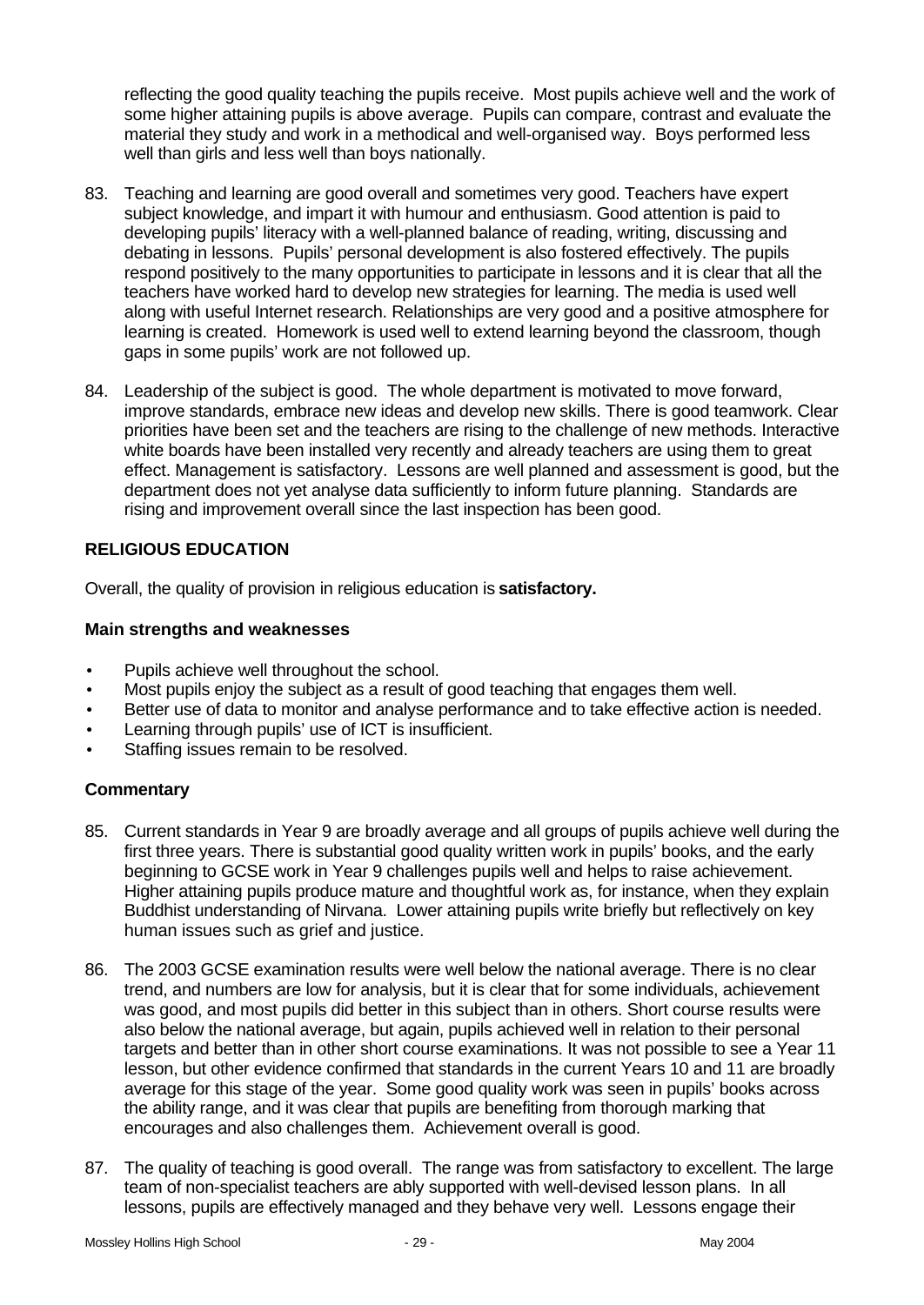interest successfully and so they learn well. Much good use of lively materials was seen such as a Jewish Torah scroll and the effective use of images through interactive whiteboards. Pupils themselves, however, use ICT in their learning less than they ought. The use of drama and role play was also highly effective in one inspiring lesson. Where lessons were not as strong, expertise was not so good, starter activities took too long or teachers and pupils were struggling to hear against background noise.

88. There has been a period of significant staffing turbulence since the last inspection, but improvement since the last inspection has been satisfactory, particularly in terms of the quality of teaching and learning with its consequent effect on pupils' achievement. This year a temporary subject leader is leading and managing satisfactorily the daily running of lessons, but another specialist teacher, a permanent leader, and a smaller team are needed for further improvement.

# **TECHNOLOGY**

# **Design and technology**

Provision for design and technology is **good**.

#### **Main strengths and weaknesses**

- Standards of achievement are good.
- Teaching and learning are good.
- The department is well led and managed, although the monitoring of teaching and learning requires a little more vigour.
- Design folios suffer from insufficient evaluative annotation.

- 89. Current standards in Year 9 are broadly average. GCSE results in 2003 matched the national average and were amongst the best results in school, as at the last inspection. Pupils tend to do better in this subject than the others that they study.
- 90. Pupils' work currently meets expectations. Pupils consider specification, suitability of function and manufacturing methods to produce prototypes, and then evaluate the benefits to the user. The girls' folio work is better than the boys'. The best work is word-processed, improving the presentation of research and development work. Occasionally pupils rely too much on logos and imagery from magazines, and the results are less valid. The annotation on design sheets is too often descriptive rather than evaluative. Pupils select and use tools correctly although, surprisingly, Year 7 pupils had difficulty peeling a potato. The most convincing work is in food technology and Year 10 pupils planned, cooked and assessed, with good regard for hygiene, the taste, appearance and nutritional value of surprisingly exotic "cook and chill" food. They record and write up their findings carefully. There was less originality amongst GCSE graphics pupils, sketching a box for a toy car, although one cleverly designed the box as a garage for the car. Pupils' positive response to challenging new work brings good achievement through Years 7 and 11. Their teachers know all their pupils well and this is helpful in ensuring that they make good progress. For instance, the highest attainers achieve A grades at GCSE.
- 91. Teaching and learning are good. The best teaching and learning is in Years 7 to 9 where they are sometimes very good and occasionally excellent. Teachers' very good planning, good subject knowledge and clear explanations of tasks generate interest in pupils. Lesson endings are not so well planned and opportunities for pupils to discuss their own or their classmates' achievements are often missed. Occasionally, teachers spend too long talking and pupils spend too long listening and their concentration wanders. The teachers working with food and textiles are particularly well organised, expecting the same of their pupils. Year 8 pupils made excellent progress producing and assessing the nutritional value of a cheese and potato bake,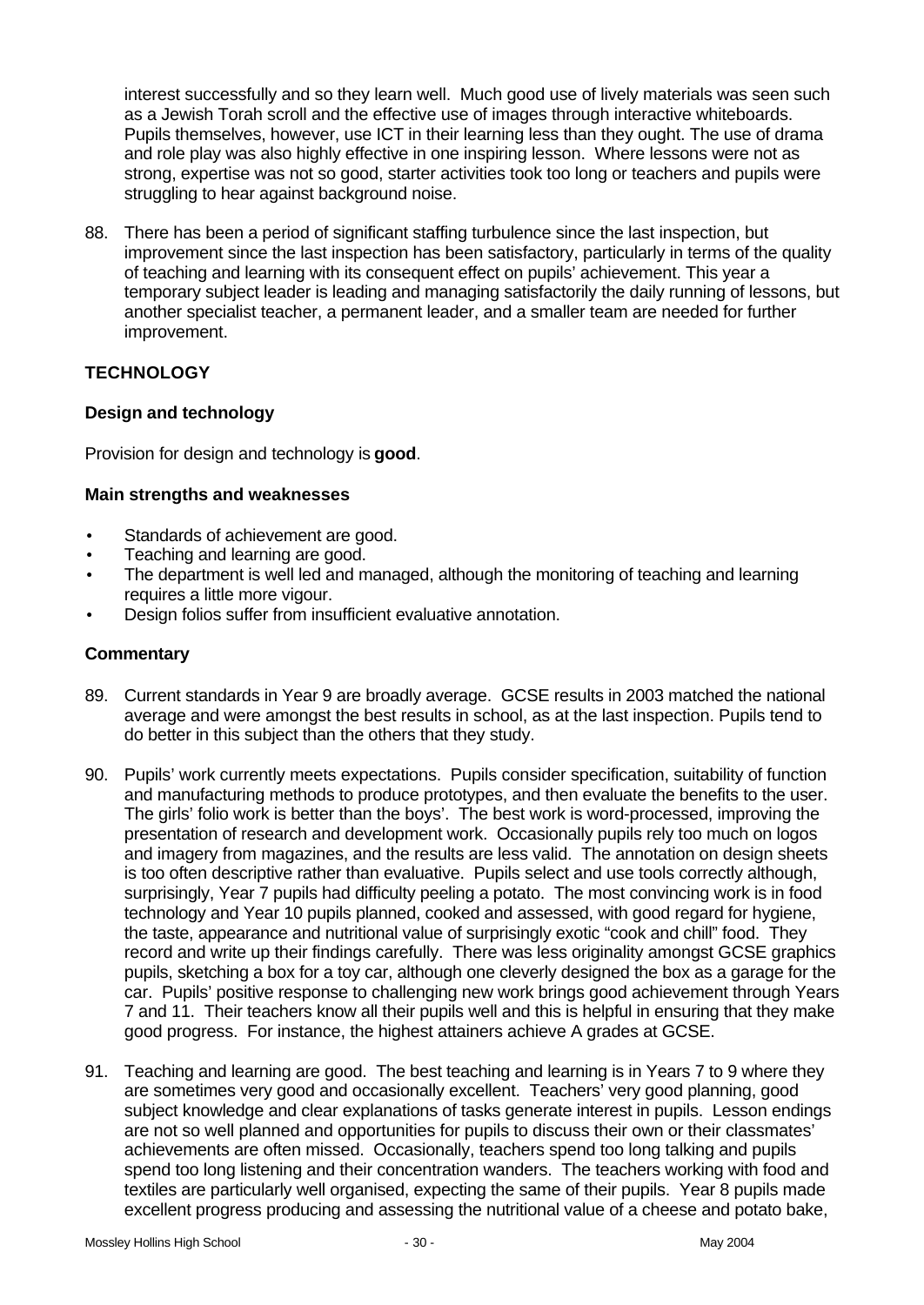as part of their PSHE programme. Their working together with pace and enjoyment was excellent. An imaginative lesson devoted to designing model houses from identical elements led Year 7 pupils to consider living spaces, parking a car in a garage, the advantages of large and small gardens and elements of town planning. The innovative and engaging lesson, promoted increased independent learning. Pupils' behaviour and attitudes are good, although, a small minority of pupils intentionally interfere with the learning of others, or arrive without equipment such as a pencil. Marking in food and textiles gives pupils a clear view of standards and how they might improve. Spelling errors occasionally go uncorrected in pupils' folio work, particularly in resistant materials and graphic products.

- 92. The energetic head of department, who is ambitious for her pupils and staff, provides good leadership. The department has a good mix of experienced and newly qualified teachers plus an efficient technician. They all pull together well. Documentation is thorough, well designed and focused on raising standards. The department is also well managed even though the monitoring of teaching and learning requires a little more rigour to ensure a thoroughly consistent approach. Good assessment methods strengthen the broad and balanced curriculum, raise standards and identify and set targets for pupils. Pupils use ICT to design products and to present ideas, but its use for manufacture needs further development. There is a shortage of basic equipment such as steel rules.
- 93. The department has made good progress since the last inspection. Although the range of materials used in resistant materials is still narrow, standards have risen and achievement is good. The gap between the boys' and girls' attainment has reduced.

## **VISUAL AND PERFORMING ARTS**

Drama (three lessons) and media studies (one lesson) were sampled, and art and design and music were inspected in depth. The teaching and learning is good in both subjects, with some very good teaching in drama. Media Studies is now offered as an option in year 10 and is taught well. Drama is now offered to all pupils in Years 7 to 9 (an improvement since the last inspection).

#### **Art and design**

Provision in art is **unsatisfactory**.

#### **Main strengths and weaknesses**

- Standards and achievement are too low.
- Teaching and learning are unsatisfactory.
- Pupils' basic skills are well below average.
- Pupils do not maintain a sketchbook for investigation and experimentation.
- The curriculum is too narrow and ICT is not used sufficiently.
- Leadership and management are unsatisfactory.
- Relationships in the department are good.

# **Commentary**

94. Pupils enter school with below average skills but standards by the end of Years 9 and 11 are well below average. GCSE examination results were well below average in 2003 and lower than at the last inspection. Therefore, achievement is unsatisfactory. The long-term absence of key members of staff, and having to concentrate specialist teachers on examination classes has lowered standards from Year 7 onwards. Pupils cannot draw. Too many pupils say, "I can't draw!" Most drawing is inaccurate and seen as another way of making a picture rather than a method of gathering information. Sketchbooks are not used for development work, experimentation or to investigate composition. There is insufficient use of computers, sculpture, collage or printmaking in the pupils' work and an unhealthy reliance on imagery taken from magazines and the Internet. Pupils lack sufficient knowledge to allow them to relate their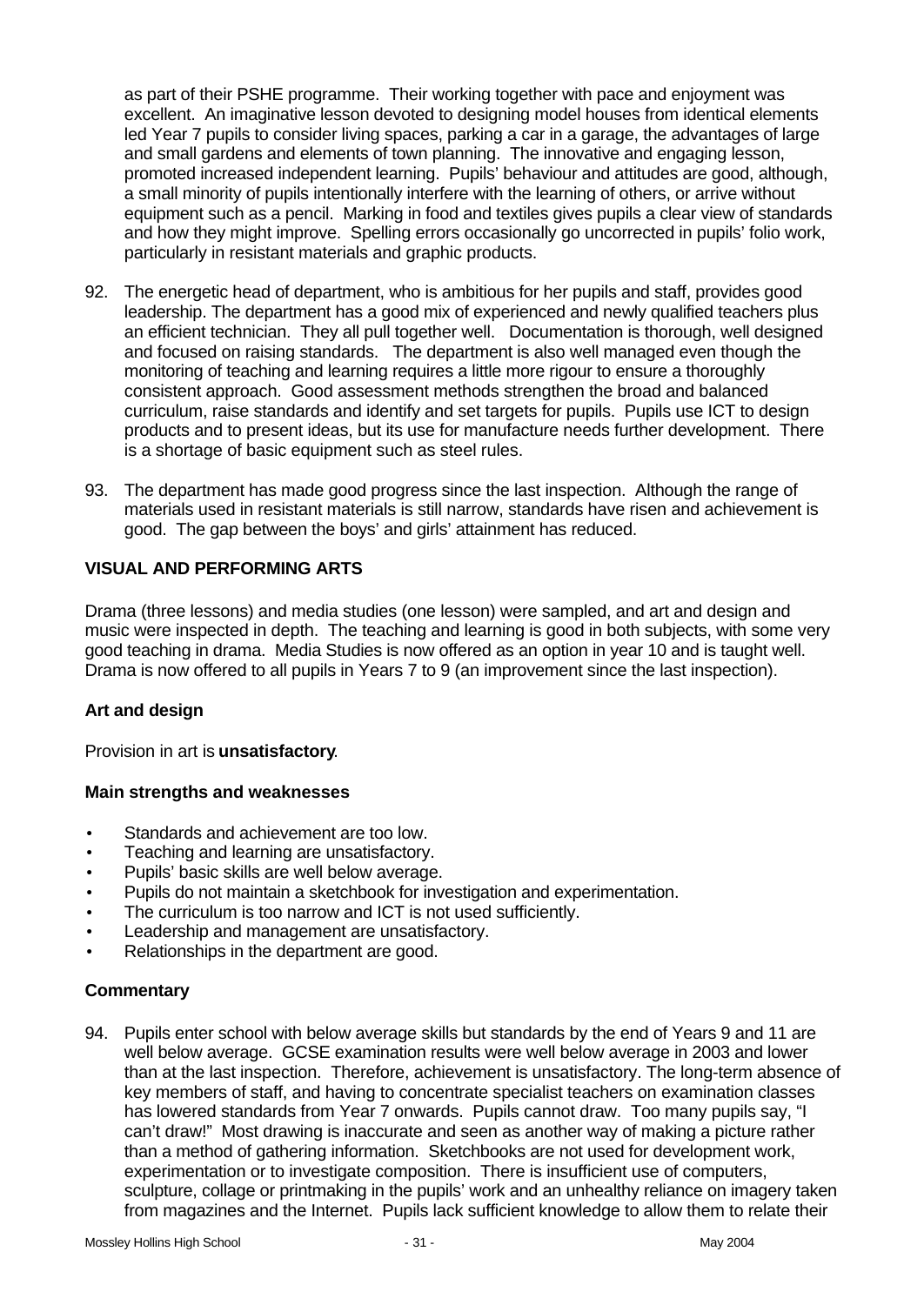work to that of famous artists or discuss artwork in any critical way. There is limited annotation in sketchbooks and where it does exist it is insufficiently evaluative. Pupils with special educational needs also make unsatisfactory progress, due to weaknesses in basic art and design skills. Higher attaining pupils make satisfactory progress and expected numbers gained higher grades in the GCSE examination.

- 95. Teaching and learning in art are unsatisfactory. Basic skills are not well taught, preventing independent learning or innovation in pupils' work. Pupils rely too much on their teachers for direction, thus removing any feeling of discovery. Development work does not figure well enough and work displayed in the department is entirely highly finished. No reference is made to the local culture or the spectacular landscape seen from the art room windows. The lack of challenge in lessons does not demand concentration and pupils soon engage in low-level disruption, interfering with the learning of others. The national strategy for teaching Years 7 to 9 does not feature and opportunities for pupils to reflect on their own and their classmates' achievements are missed. Despite the teachers' absence, good pupil teacher relationships are apparent although it is clear that expectations are too low.
- 96. The leadership and management of the subject are unsatisfactory. Subject documentation lacks measures to raise standards. There is insufficient use of ICT. Assessment procedures do not follow the school's preferred methods and pupils do not know how well they are doing relative to national standards. Assessment does not strengthen weaknesses in the narrow curriculum. The accommodation is unsatisfactory and one area is too small while both areas suffer noise pollution from each other. The closure of the kiln room due to the presence of asbestos further limits opportunities.
- 97. The department has made unsatisfactory improvement since the last inspection. Standards have fallen and achievement is now unsatisfactory. Leadership, management, teaching and learning have all deteriorated and are now unsatisfactory.

#### **Music**

The provision in music is **satisfactory.**

#### **Main strengths and weaknesses**

- GCSE students achieve well.
- The teaching and learning of pupils in Years 7 to 9 needs greater consistency and progression.
- The use of ICT requires development.
- Pupil-teacher relationships are good.
- Accommodation is unsatisfactory.
- The brass band performs at a very high standard, and reaches out into the community.

- 98. By the end of Year 9, standards are broadly average. Given the varied quality of musical experience of pupils entering the school, this represents satisfactory achievement. Although the numbers of pupils opting for the subject at GCSE are small, they achieve well. The most recent GCSE results indicate standards which are above average, and current standards in Year 11 are the same. All pupils have access to the music curriculum with boys and girls responding and achieving equally well overall. The recently revised schemes of work are broadly in line with National Curriculum requirements, though work involving ICT is under developed at all levels.
- 99. The standard of teaching and learning is satisfactory overall. It is good in Years 10 and 11. Positive pupil/teacher relationships are a notable feature of lessons and behaviour is good. Teaching is at its best in examination classes where pupils make significant gains in subject knowledge. Where lessons are less successful, with younger pupils, it is because there is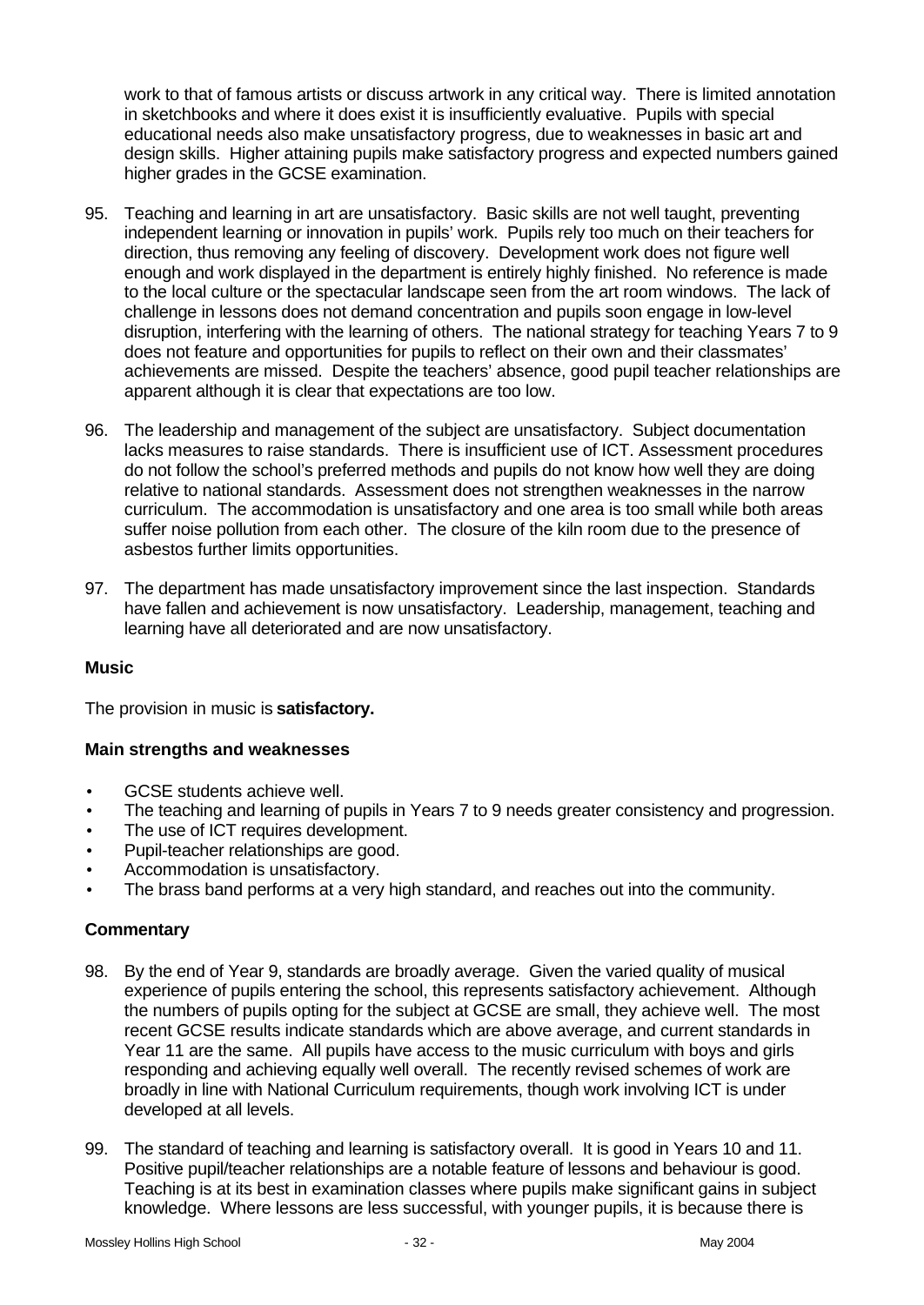some lack of pace and insufficient variety of work. Learning objectives are not always clear and successfully achieved. Some restructuring of lessons could be made to permit the regular ongoing development of subject knowledge and skills. This would help achieve greater consolidation and progression in areas of learning such as singing and the use of musical notation. This approach to the development of curriculum strands could also allow more opportunities for listening, particularly to music from the western classical tradition and that of the British Isles.

- 100. There has been a satisfactory improvement in music provision. Leadership and management of the department are positive and committed and satisfactory overall. The stock of classroom instruments has been increased and curriculum planning has started to move forward. The problem of accommodation remains and continues to impede the quality of pupils' education in music. Some teaching takes place in non-specialist rooms; there is insufficient storage space and no adequate practice rooms.
- 101. The extra-curricular music making is an important aspect of the department's work and extends out into the community. The brass band has a long and distinguished history in the school and continues to perform at a very high standard. It is maintaining an important tradition and is a justifiable source of pride to all concerned. Choral work and the provision of other instrumental ensembles should now also be developed on a regular basis.

# **PHYSICAL EDUCATION**

Provision in physical education is **good**.

#### **Main strengths and weaknesses**

- Good teaching with high levels of challenge promotes good achievement by pupils.
- The good climate for learning promotes very good attitudes in pupils.
- Completion of risk assessments for all activities is needed to ensure safe practice in the face of potential hazards created by poor accommodation.
- Leadership and management are strong the highly committed team work tirelessly, against a backcloth of poor accommodation, to raise standards further.
- This poor accommodation is hindering the development of an otherwise balanced curriculum.

- 102. Teacher assessment of Year 9 pupils in 2003 stated that standards in physical education were below the national average. Evidence from the inspection shows that current standards are broadly average, although there is variation between year groups. By the end of Year 9, the vast majority are applying skills with accuracy, precision and control whilst developing technical and tactical expertise.
- 103. The accurate application of skill and the pupils' developing understanding and knowledge of different sports is transferred into Years 10 and 11. Standards in statutory physical education lessons match national expectations, as they also do in GCSE lessons. In 2003, the results were average and 55 per cent of pupils gained an A\*-C grade pass. The trend based on sound evidence is for improved examination success. Pupils link theory to practice well.
- 104. Throughout Years 7 to 11, all pupils achieve well and develop a good knowledge and understanding of how different types of exercise can contribute to their fitness and health. All pupils are confident in performing warm up and cool down exercises and develop a sound knowledge of how body parts work.
- 105. The quality of teaching and learning is good overall. The department has established a good climate for learning despite poor accommodation. It promotes pupils' good progress and success. Very good subject knowledge, high expectation and challenge and very good encouragement and engagement of pupils underpins all teaching and learning. Some very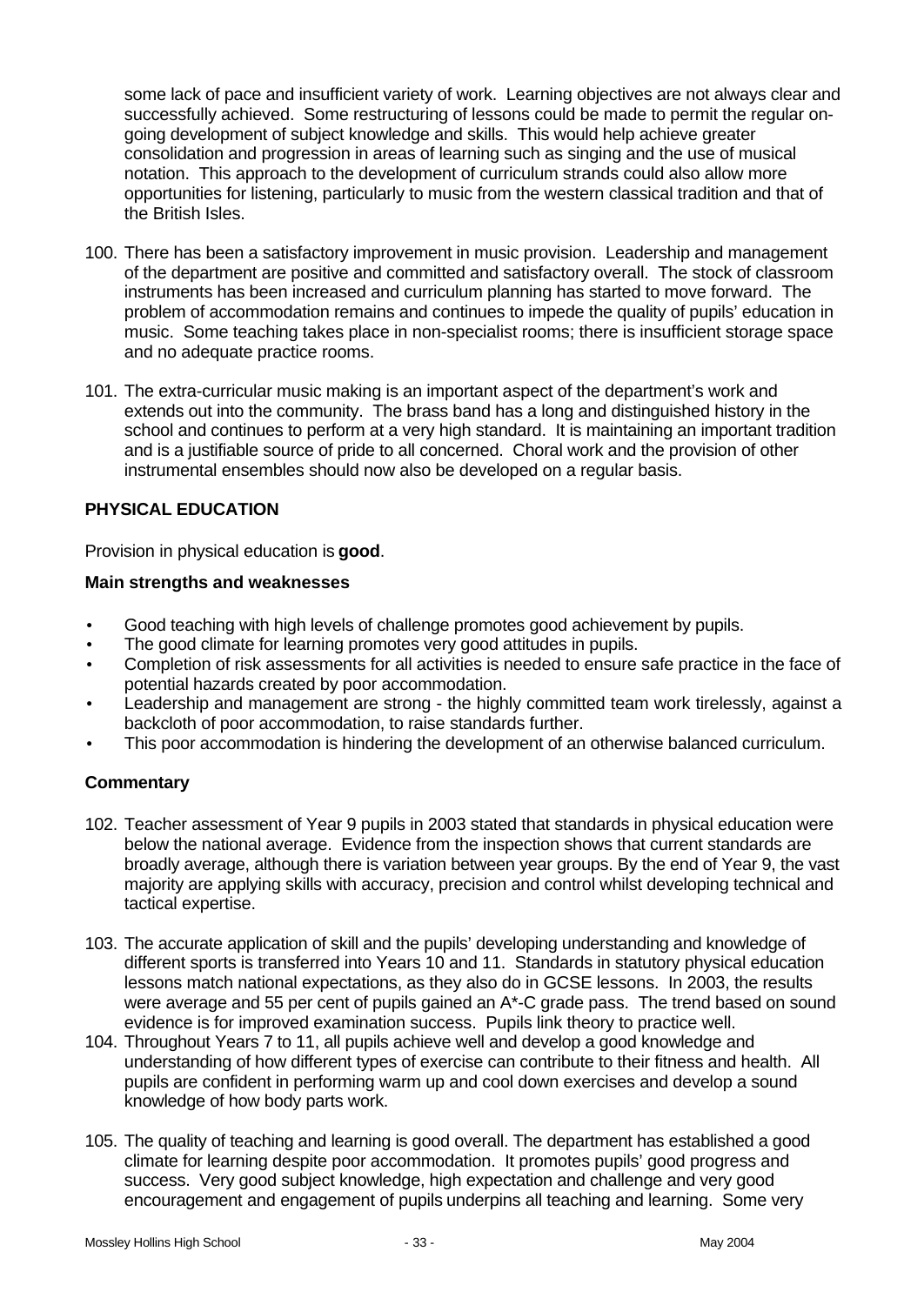good teaching was observed. The department adopts teaching and learning styles appropriate to pupils' levels of attainment. Pupils are encouraged through appropriately challenging tasks to reach high levels of attainment. Teachers' relationships with pupils are very good which produces lessons of high productivity and very high levels of engagement and enjoyment. Only when class management is less than good do a few pupils come off task. The vast majority of pupils display very good attitudes and behaviour in physical education.

- 106. Assessment procedures are good. Pupils are developing a good knowledge of National Curriculum levels and, with teacher assistance, are setting themselves targets to improve their performance and understanding of physical activity. In examination courses there is good use of ICT. The department offers a good range of curriculum activities, which enhances pupils' opportunities for participation in sport. A number of pupils go on to gain local, regional and national honours. Teachers give generously of their time to provide these opportunities.
- 107. Poor facilities restrict the curriculum. The small, inadequate, uneven, hard play areas and the playing fields, which are difficult to access, are in very poor condition. This situation has not improved since the last two inspections. The gymnasium is old, worn and tired. The poor facilities are restricting the quality and range of standards achieved and are potentially dangerous in inclement weather.
- 108. Leadership and management of the subject are good. The teachers form a committed team who have high aspirations for their pupils and are determined to raise standards. Improvement since the last inspection is good (except in respect of the accommodation which is out of the school's control). The department has resolved issues from the last report, maintained the average standards and demonstrated the capacity to improve further.

## **BUSINESS AND OTHER VOCATIONAL COURSES**

- 109. There are no business courses. The main vocational courses are the applied ICT course, the leisure and tourism course (which was not inspected) and the small scale placements at a local college.
- 110. Achievement for pupils taking applied ICT courses in Years 10 and 11 is good, reflecting the good teaching and learning in the lessons seen. In the 2003 GNVQ assessments, pupils attained above the national average proportion of pass or higher grades in ICT. The current Year 10 group taking the full Intermediate GNVQ in ICT is attaining standards that are broadly average for this course. All pupils respond well to the challenging tasks demanded by the coursework and they have secure knowledge of ICT systems and applications.

# **PERSONAL, SOCIAL AND HEALTH EDUCATION AND CITIZENSHIP**

Provision for personal, social and health education is **good.**

111. Personal, social and health education (PSHE) is taught in all years for one lesson each fortnight. The teaching, learning and achievement seen (in at least one lesson in every year group) was never less than satisfactory and over half of it was good, occasionally very good and excellent. The school utilises well the skills and expertise of a wide range of outside agencies to complement the work in lessons. Many visiting speakers are specialists in their field. Students have the confidence to participate fully in discussions and enjoy the lessons. All the staff involved are well informed and enthusiastic and the delivery of PHSE represents very good teamwork. All the necessary policies are in place regarding sex and drugs education as well as a wealth of other valuable and interesting topics. Schemes of work are very well planned. The school is ready to be assessed for the Healthy Schools Award.

#### **Citizenship**

Provision for citizenship is **satisfactory.**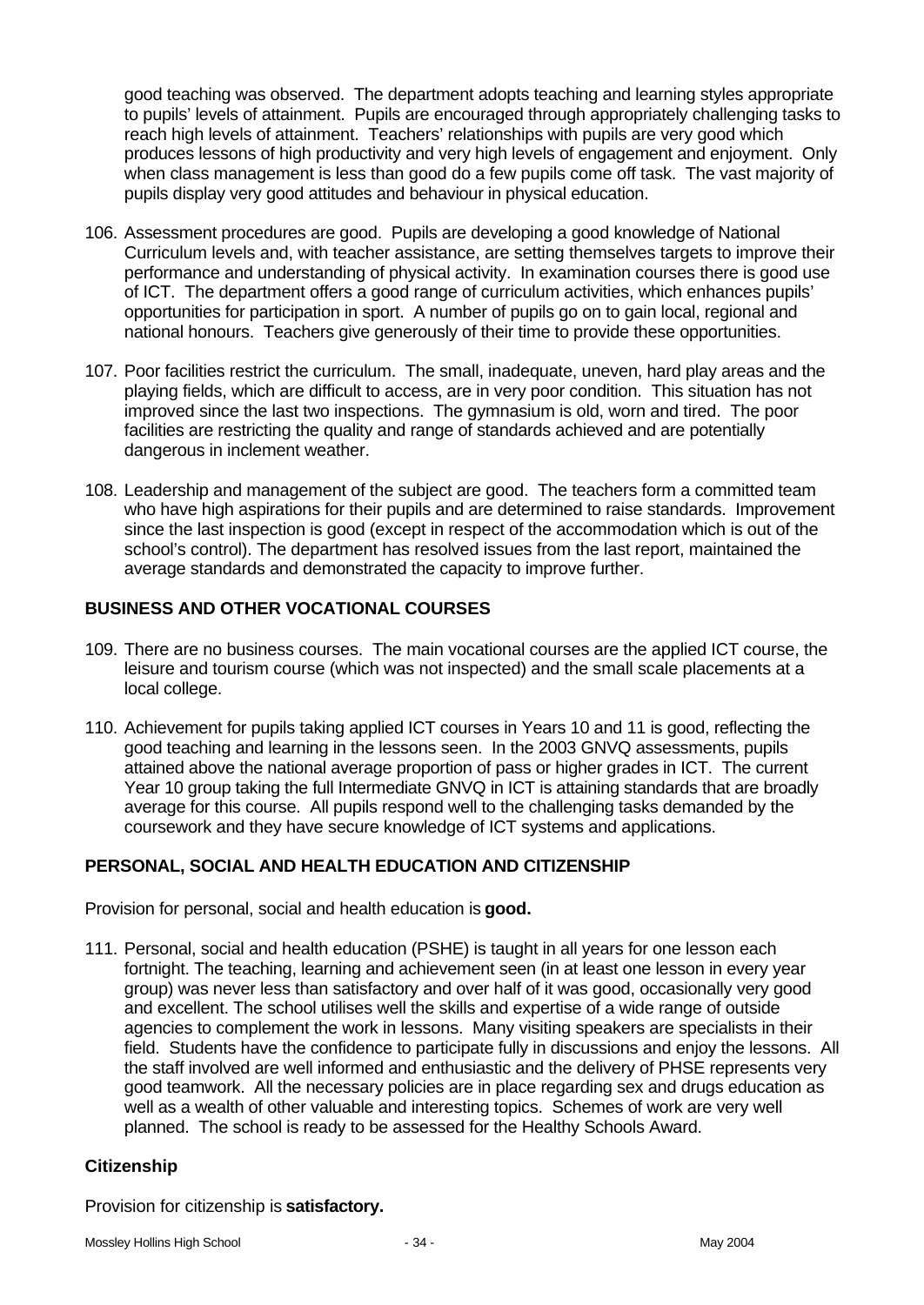## **Main strengths and weaknesses**

- Planned citizenship themes are well integrated across the curriculum.
- Pupils are eagerly involved in active citizenship.
- The School Council, a good example of citizenship in action, has a high profile and the pupils are proud of their achievements so far.
- Leadership is good.
- Assessment procedures are not consistent enough.

- 112. Standards match expectations and achievement is satisfactory for all pupils in Years 7 to 11. Units of citizenship are taught throughout the humanities subjects and in ICT lessons in Years 7 to 9. The three strands of citizenship are effectively covered within the curriculum. Pupils have completed good work on both the local and global community. Their designs for a tourist leaflet for Mossley show evidence of significant levels of research. Their understanding of the impact of war and poverty on some global communities has been fostered through their study of the work of the United Nations and Fair Trade.
- 113. In Year 10, citizenship is taught as a separate subject and this will extend into Year 11 in the next academic year. In Year 10, pupils have good knowledge and understanding of consumer rights, especially with reference to buying goods on the Internet and the effects of crime, including football hooliganism, in the local and wider community. Notes in their books in preparation for speeches are good, as is their assessment work on dealing with car crime. In lessons, Year 10 pupils were articulate and positive in a debate on the law, able to justify their views effectively. Currently, citizenship is taught within the personal, social and health education programme in Year 11. Pupils have completed units on responsible driving and crime in the community. Their work shows a clear understanding of citizens' rights and responsibilities.
- 114. Teaching and learning are satisfactory overall and some of is good. Lessons are planned thoroughly using a good range of resources. Interesting and creative strategies are used to fire pupils' imagination and encourage active participation in lessons. The pupils' response is good and many say that they enjoy citizenship. Opportunities are provided for pupils to work together and become more involved in local and national issues. Assessment is thorough but inconsistent because teachers are using two different methods of marking and assessment. It is not always clear to pupils how they can improve their work.
- 115. The School Council is well established. There are form and year representatives and pupil representatives on the governing body, all voted for democratically. Pupils have participated in the Youth Parliament session held at a local college. The ECO group is organised by a number of deeply committed pupils. It has achieved much in raising the awareness of pupils about their local environment. Through their efforts the school is a recycling centre and pupils raise funds through the collection of waste paper. Their current project involves trying to gain sponsorship for creating a school garden.
- 116. Leadership is good since the department has come a long way in a short time. Management is satisfactory but assessment has yet to be securely developed in the units taught in tutor time. The present subject co-ordinator has only been in post since September 2003 but has made significant progress in strengthening provision for citizenship and ensuring that assessment and reporting procedures are in place. In addition to the topics taught in lessons, he provides each form with a citizenship discussion topic for the week. These debates are co-ordinated by form tutors in two of the weekly form time sessions. Recent topical discussions have focused on voting by text message, racism and healthy diets. Many visitors, including the local Member of Parliament and councillors come into school to meet pupils and talk with them. The department is securely established and has the capacity to improve further.